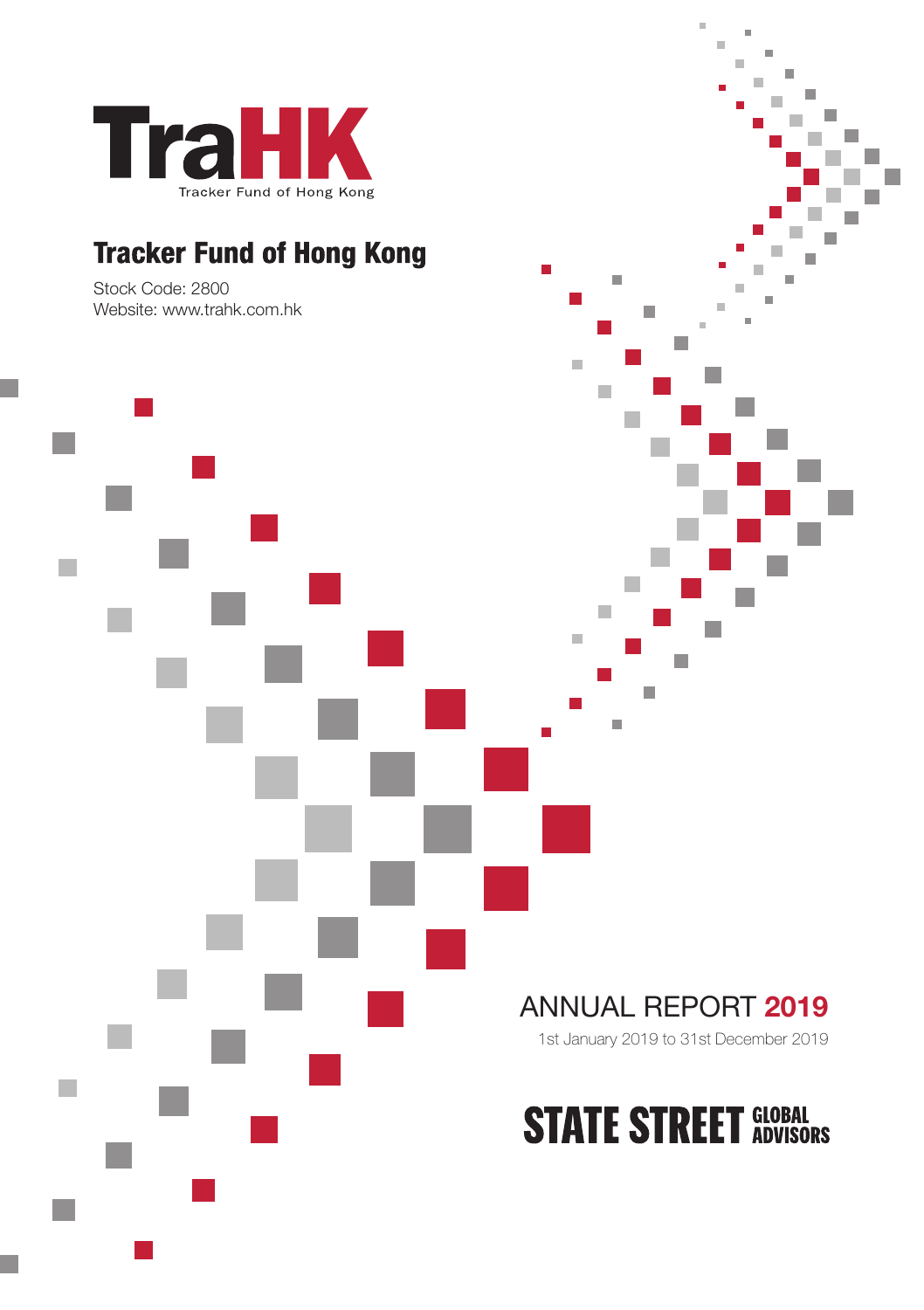

# **Contents**

- Statement of Responsibilities of the Manager and the Trustee 2
- Report of the Trustee to the Unitholders of Tracker Fund of Hong Kong 3
	- Independent Auditor's Report 4
	- Statement of Net Assets 9
	- Statement of Comprehensive Income 10
- Statement of Changes in Net Assets Attributable to Unitholders of Redeemable Units 11
	- Statement of Cash Flows 12
	- Notes to the Financial Statements 13
		- Investment Portfolio (Unaudited) 33
	- Statement of Movements in Investment Portfolio (Unaudited) 35
		- Performance Record (Unaudited) 37
		- Administration and Management 38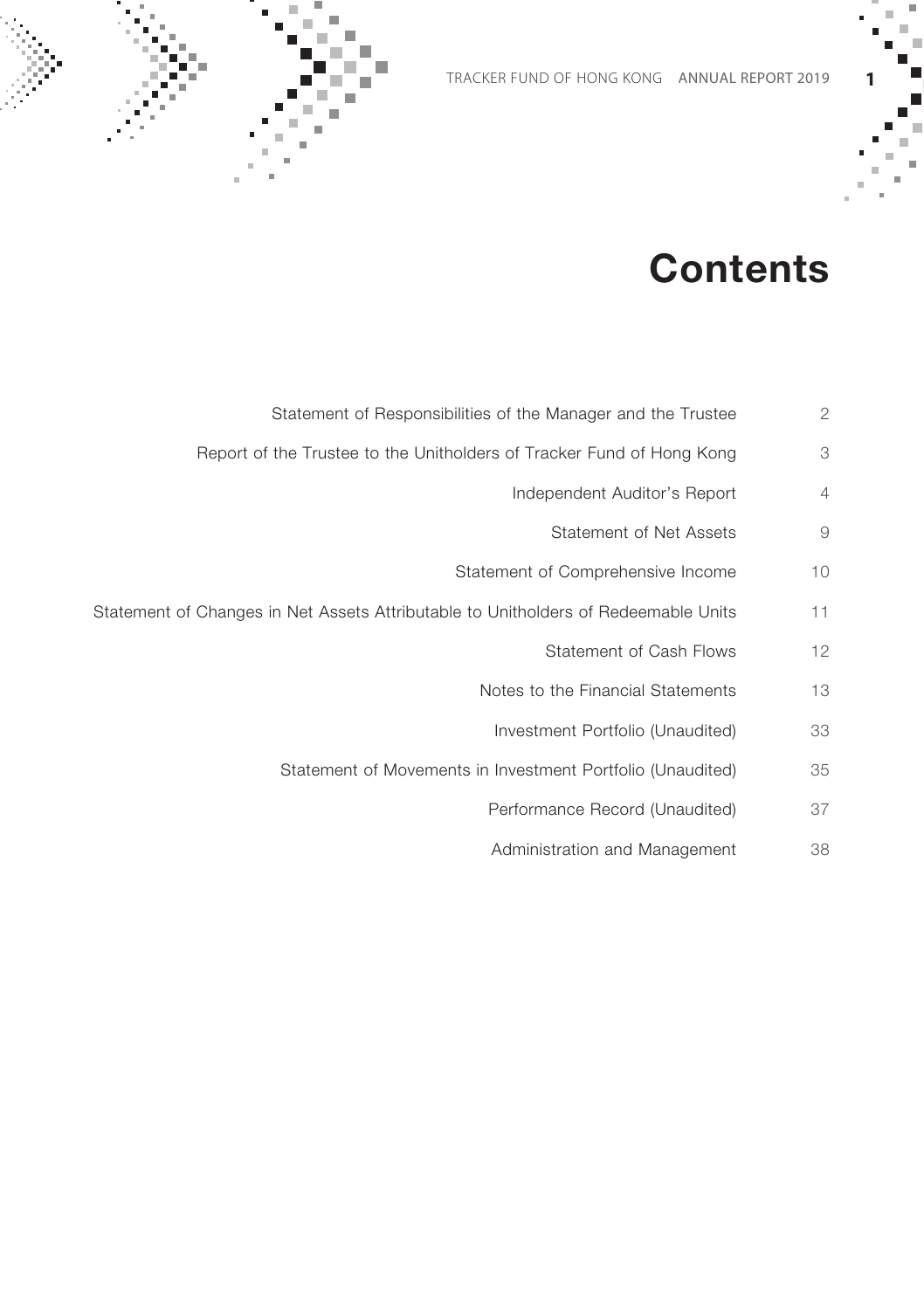



#### **Manager's responsibilities**

The Manager of Tracker Fund of Hong Kong (the "Fund") is required by the Code on Unit Trusts and Mutual Funds established by the Securities and Futures Commission of Hong Kong (the "SFC Code") and the Trust Deed dated 23rd October 1999, as amended or supplemented from time to time (the "Trust Deed") to prepare financial statements for each annual accounting year which give a true and fair view of the financial position of the Fund at the end of that year and of the transactions for the year then ended. In respect of these financial statements the Manager is required to:

- select suitable accounting policies and then apply them consistently;
- make judgments and estimates that are prudent and reasonable; and
- prepare or arrange for the preparation of the financial statements on the basis that the Fund will continue in operation unless it is inappropriate to presume this.

The Manager is also required to manage the Fund in accordance with the Trust Deed and take reasonable steps for the prevention and detection of fraud and other irregularities.

#### **Trustee's responsibilities**

The Trustee of the Fund is required to:

- take reasonable care to ensure that the Fund is managed by the Manager in accordance with the Trust Deed and that the investment and borrowing powers are complied with;
- satisfy itself that accounting and other related records have been maintained;
- safeguard the assets of the Fund; and
- report to the Unitholders for each annual accounting year on the conduct of the Manager in the management of the Fund.

×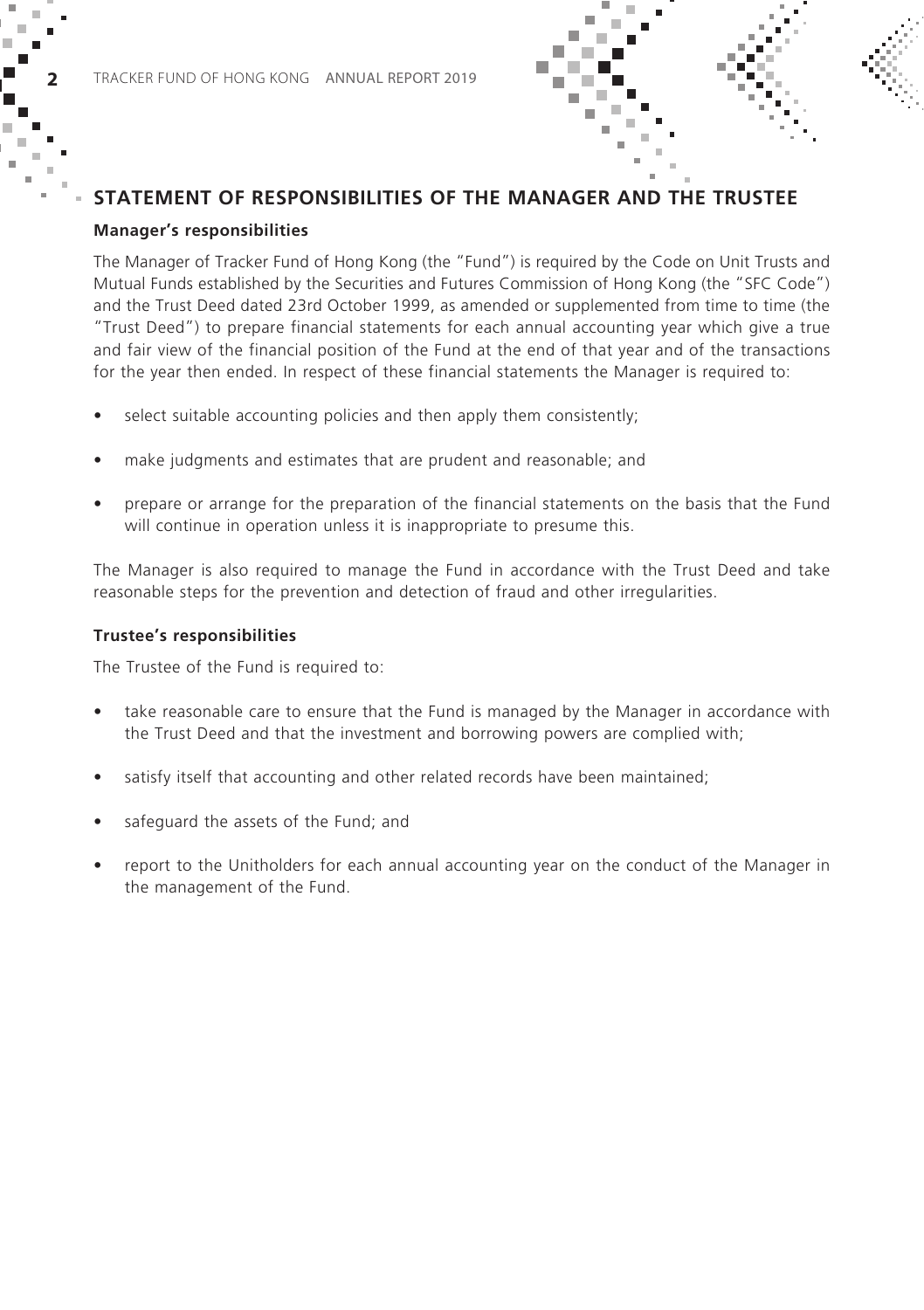

### **REPORT OF THE TRUSTEE TO THE UNITHOLDERS OF TRACKER FUND OF HONG KONG**

We hereby confirm that, in our opinion, the Manager has, in all material respects, managed the Fund in accordance with the provisions of the Trust Deed for the year ended 31st December 2019.

**For and on behalf of State Street Bank and Trust Company, the Trustee**

(authorized signature(s)) 23 April 2020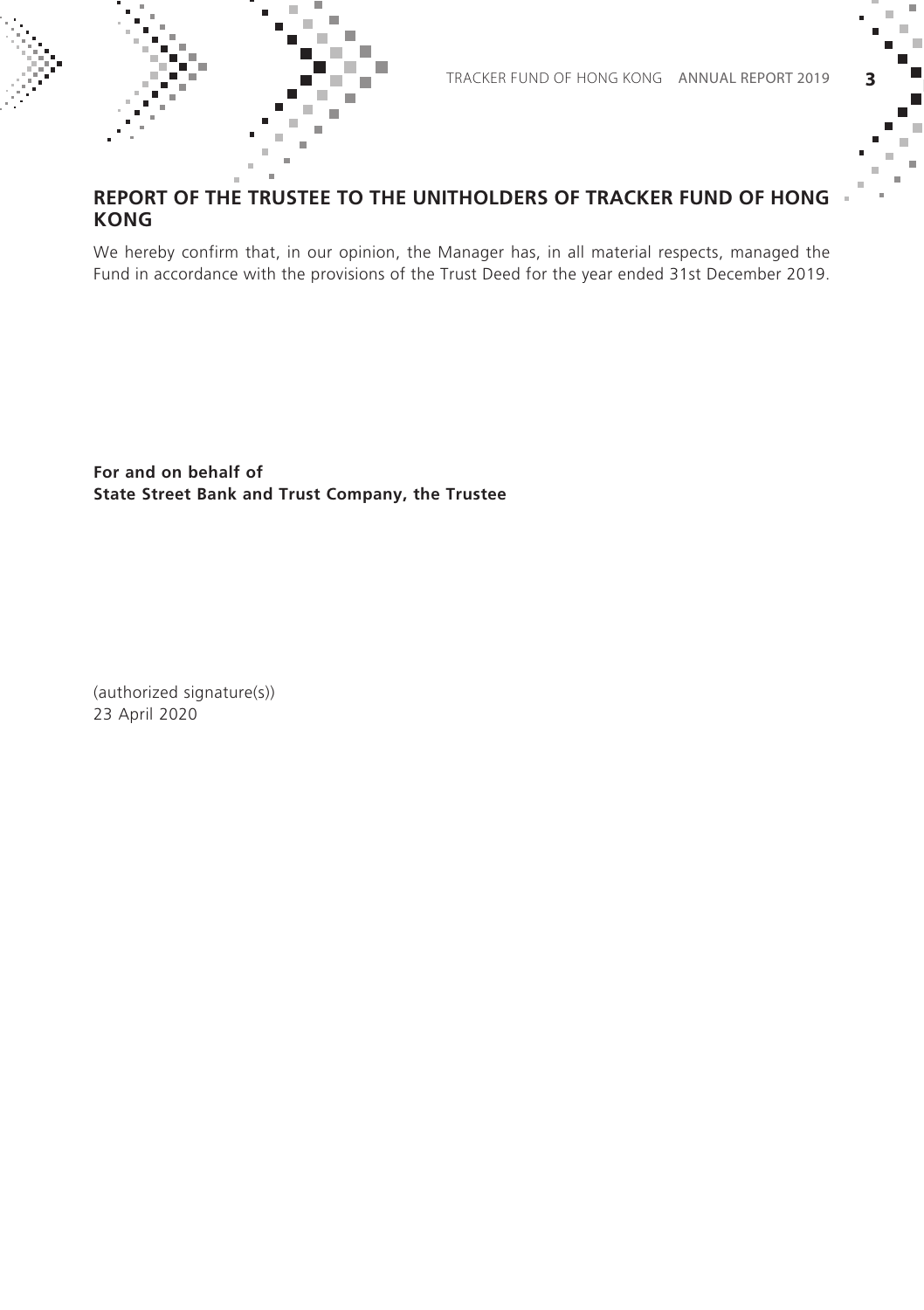

To the Unitholders of Tracker Fund of Hong Kong (the "Fund")

#### **Report on the Audit of the Financial Statements**

#### **Opinion**

#### What we have audited

The financial statements of Tracker Fund of Hong Kong (the "Fund") set out on pages 9 to 32, which comprise:

- the Statement of Net Assets as at 31st December 2019;
- the Statement of Comprehensive Income for the year then ended;
- the Statement of Changes in Net Assets Attributable to Unitholders of Redeemable Units for the year then ended;
- the Statement of Cash Flows for the year then ended; and
- the notes to the financial statements, which include a summary of significant accounting policies.

#### Our opinion

In our opinion, the financial statements give a true and fair view of the financial position of the Fund as at 31st December 2019, and of its financial transactions and its cash flows for the year then ended in accordance with Hong Kong Financial Reporting Standards ("HKFRSs") issued by the Hong Kong Institute of Certified Public Accountants ("HKICPA").

#### **Basis for Opinion**

We conducted our audit in accordance with Hong Kong Standards on Auditing ("HKSAs") issued by the HKICPA. Our responsibilities under those standards are further described in the Auditor's Responsibilities for the Audit of the Financial Statements section of our report.

We believe that the audit evidence we have obtained is sufficient and appropriate to provide a basis for our opinion.

#### Independence

We are independent of the Fund in accordance with the HKICPA's Code of Ethics for Professional Accountants (the "Code"), and we have fulfilled our other ethical responsibilities in accordance with the Code.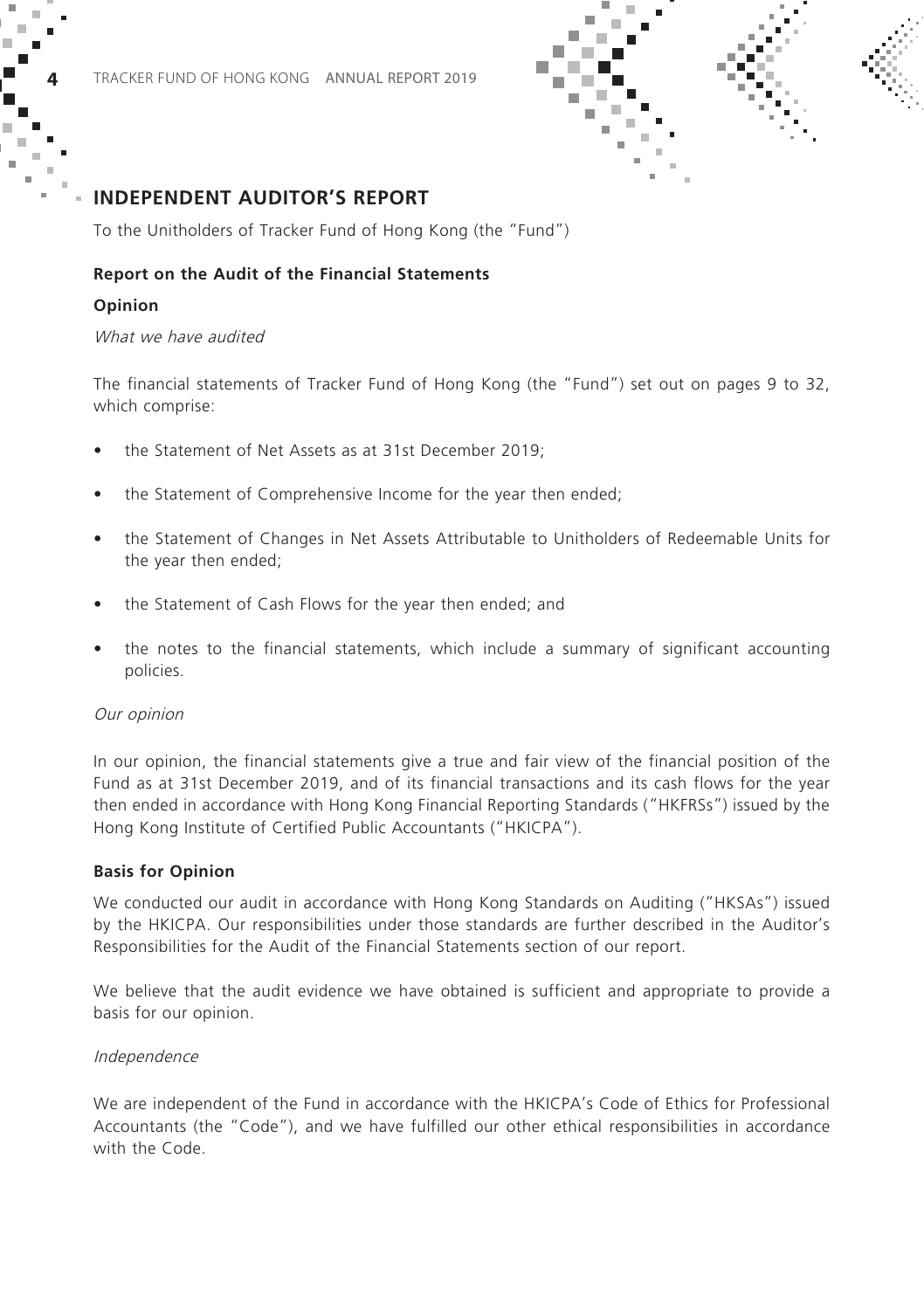

To the Unitholders of Tracker Fund of Hong Kong (the "Fund") (Continued)

#### **Key Audit Matters**

Key audit matters are those matters that, in our professional judgment, were of most significance in our audit of the financial statements of the current period. These matters were addressed in the context of our audit of the financial statements as a whole, and in forming our opinion thereon, and we do not provide a separate opinion on these matters.

The key audit matter identified in our audit is related to valuation and existence of investments.

| <b>Key Audit Matter</b>                                                                                                                                                   | How our audit addressed<br>the Key Audit Matter                                                                                                                               |
|---------------------------------------------------------------------------------------------------------------------------------------------------------------------------|-------------------------------------------------------------------------------------------------------------------------------------------------------------------------------|
| Valuation and existence of investments                                                                                                                                    | Valuation of listed investments                                                                                                                                               |
| Listed investments                                                                                                                                                        | We agreed the valuation of the Fund's                                                                                                                                         |
| The investments as at 31st December<br>2019 comprised listed equities valued at<br>HK\$89,521,415,060. We focused on the<br>valuation and existence of listed investments | investments by comparing the pricing used by<br>the Fund to external pricing sources as at 31st<br>December 2019. No material exceptions were<br>identified from our testing. |
| because they represented the principal element<br>of the Fund's net asset value as disclosed on                                                                           | <b>Existence of investments</b>                                                                                                                                               |
| the Statement of Net Assets in the financial<br>statements.                                                                                                               | We tested the existence of investments by<br>obtaining a direct confirmation from the<br>custodian and agreeing the Fund's holdings of                                        |

Refer to note 12 to the financial statements.

investments to the confirmation. No material exceptions were identified from our testing.

#### **Other Information**

The manager (the "Manager") of the Fund is responsible for the other information, except the report of trustee to the unitholders, which the trustee (the "Trustee") of the Fund is responsible to issue. The other information comprises all of the information included in the annual report other than the financial statements and our auditor's report thereon.

Our opinion on the financial statements does not cover the other information and we do not express any form of assurance conclusion thereon.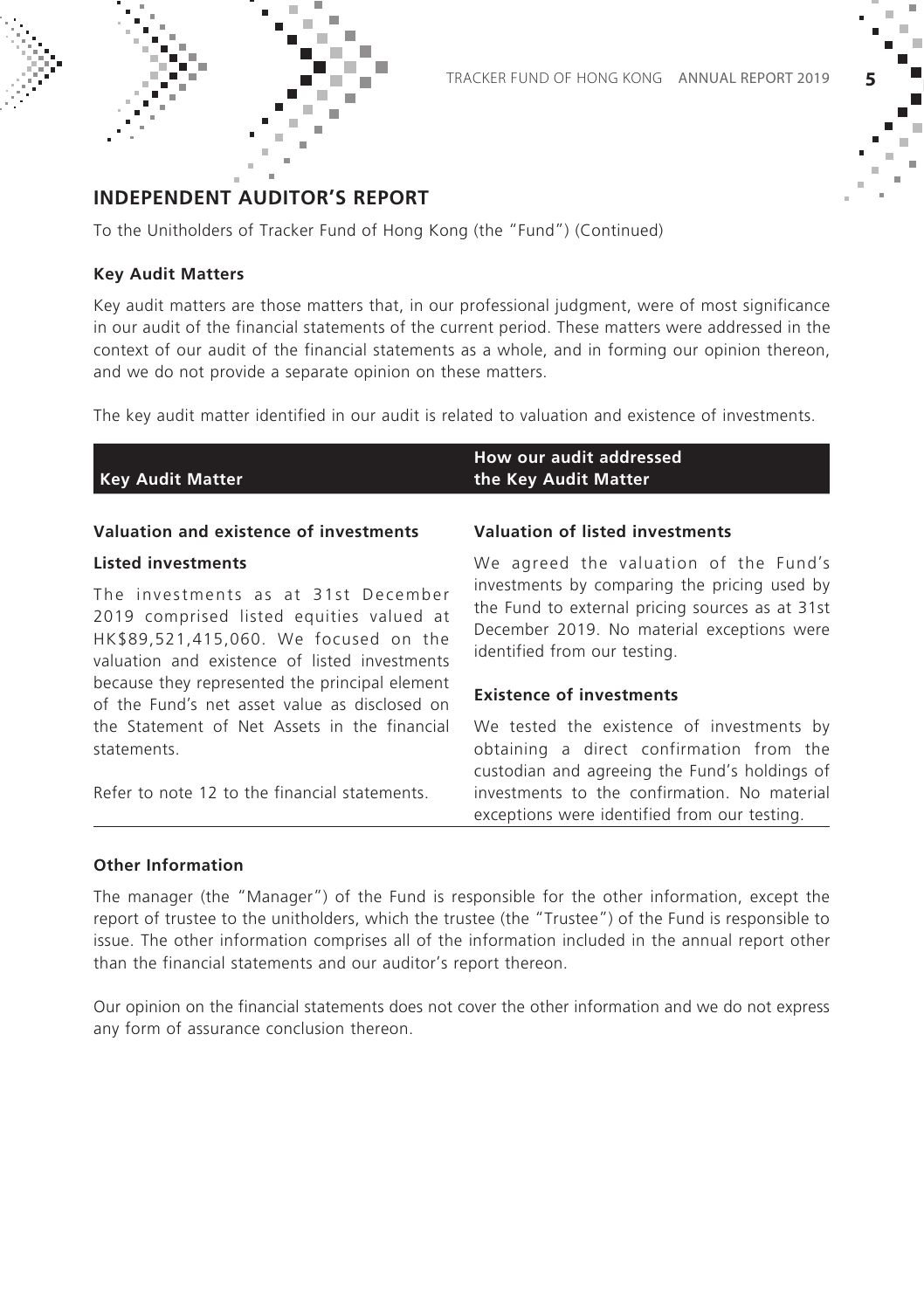To the Unitholders of Tracker Fund of Hong Kong (the "Fund") (Continued)

#### **Other Information** (Continued)

In connection with our audit of the financial statements, our responsibility is to read the other information and, in doing so, consider whether the other information is materially inconsistent with the financial statements or our knowledge obtained in the audit or otherwise appears to be materially misstated.

If, based on the work we have performed, we conclude that there is a material misstatement of this other information, we are required to report that fact. We have nothing to report in this regard.

#### **Responsibilities of the Manager for the Financial Statements**

The Manager of the Fund is responsible for the preparation of financial statements that give a true and fair view in accordance with HKFRSs issued by the HKICPA, and for such internal control as the Manager determines is necessary to enable the preparation of financial statements that are free from material misstatement, whether due to fraud or error.

In preparing the financial statements, the Manager of the Fund is responsible for assessing the Fund's ability to continue as a going concern, disclosing, as applicable, matters related to going concern and using the going concern basis of accounting unless the Manager either intends to liquidate the Fund or to cease operations, or has no realistic alternative but to do so.

In addition, the Manager of the Fund is required to ensure that the financial statements have been properly prepared in accordance with the relevant disclosure provisions of the Trust Deed dated 23rd October 1999, as amended or supplemented from time to time (the "Trust Deed") and the relevant disclosure provisions of Appendix E of the Code on Unit Trusts and Mutual Funds issued by the Hong Kong Securities and Futures Commission (the "SFC Code").

#### **Auditor's Responsibilities for the Audit of the Financial Statements**

Our objectives are to obtain reasonable assurance about whether the financial statements as a whole are free from material misstatement, whether due to fraud or error, and to issue an auditor's report that includes our opinion. We report our opinion solely to you, as a body, and for no other purpose. We do not assume responsibility towards or accept liability to any other person for the contents of this report. Reasonable assurance is a high level of assurance, but is not a guarantee that an audit conducted in accordance with HKSAs will always detect a material misstatement when it exists. Misstatements can arise from fraud or error and are considered material if, individually or in the aggregate, they could reasonably be expected to influence the economic decisions of users taken on the basis of these financial statements. In addition, we are required to assess whether the financial statements of the Fund have been properly prepared, in all material respects, in accordance with the relevant disclosure provisions of the Trust Deed and the relevant disclosure provisions of Appendix E of the SFC Code.

×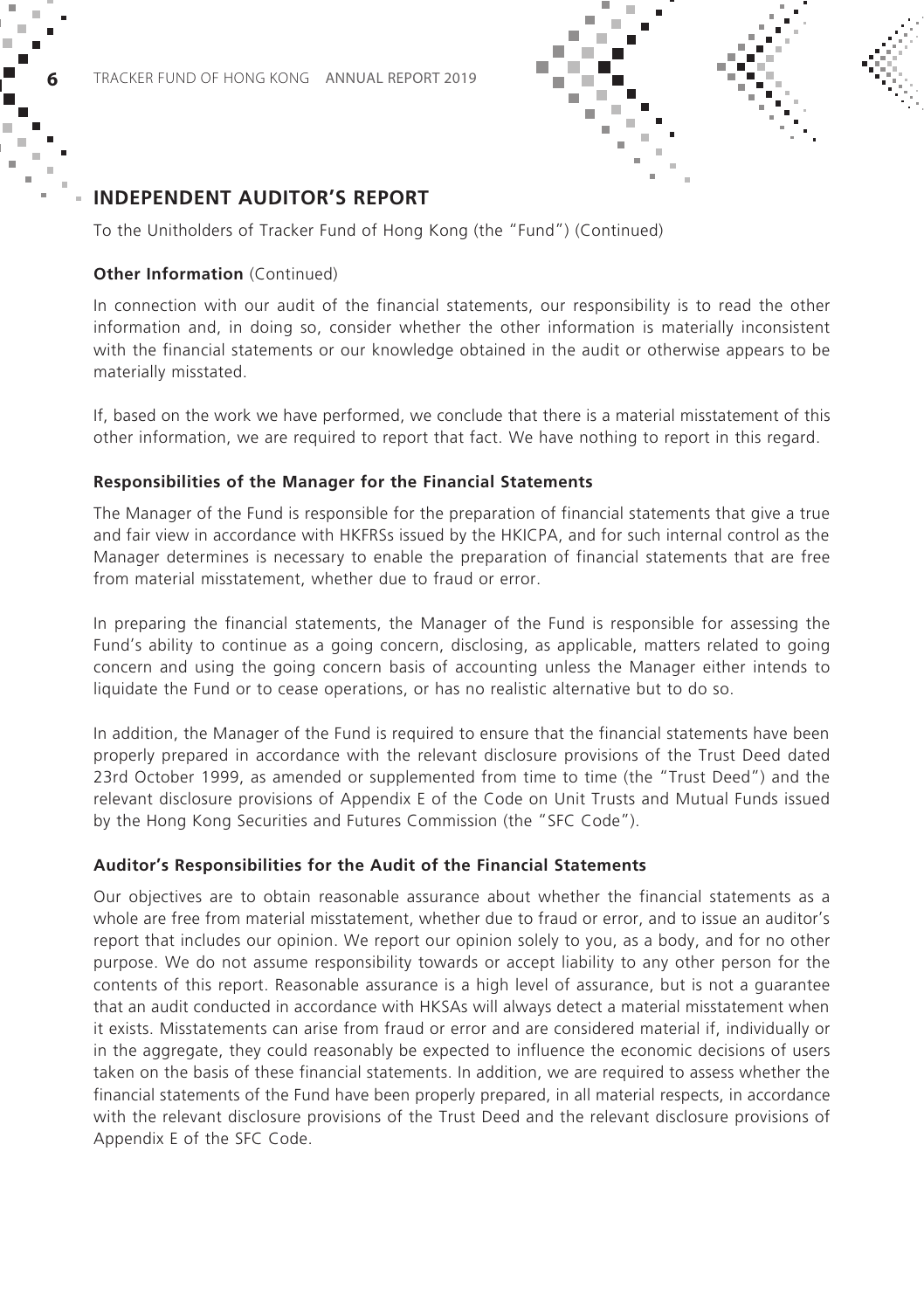

To the Unitholders of Tracker Fund of Hong Kong (the "Fund") (Continued)

#### **Auditor's Responsibilities for the Audit of the Financial Statements** (Continued)

As part of an audit in accordance with HKSAs, we exercise professional judgment and maintain professional skepticism throughout the audit. We also:

- Identify and assess the risks of material misstatement of the financial statements, whether due to fraud or error, design and perform audit procedures responsive to those risks, and obtain audit evidence that is sufficient and appropriate to provide a basis for our opinion. The risk of not detecting a material misstatement resulting from fraud is higher than for one resulting from error, as fraud may involve collusion, forgery, intentional omissions, misrepresentations, or the override of internal control.
- Obtain an understanding of internal control relevant to the audit in order to design audit procedures that are appropriate in the circumstances, but not for the purpose of expressing an opinion on the effectiveness of the Fund's internal control.
- Evaluate the appropriateness of accounting policies used and the reasonableness of accounting estimates and related disclosures made by the Manager.
- Conclude on the appropriateness of the Manager's use of the going concern basis of accounting and, based on the audit evidence obtained, whether a material uncertainty exists related to events or conditions that may cast significant doubt on the Fund's ability to continue as a going concern. If we conclude that a material uncertainty exists, we are required to draw attention in our auditor's report to the related disclosures in the financial statements or, if such disclosures are inadequate, to modify our opinion. Our conclusions are based on the audit evidence obtained up to the date of our auditor's report. However, future events or conditions may cause the Fund to cease to continue as a going concern.
- Evaluate the overall presentation, structure and content of the financial statements, including the disclosures, and whether the financial statements represent the underlying transactions and events in a manner that achieves fair presentation.

We communicate with the Manager regarding, among other matters, the planned scope and timing of the audit and significant audit findings, including any significant deficiencies in internal control that we identify during our audit.

We also provide the Manager with a statement that we have complied with relevant ethical requirements regarding independence, and to communicate with them all relationships and other matters that may reasonably be thought to bear on our independence, and where applicable, related safeguards.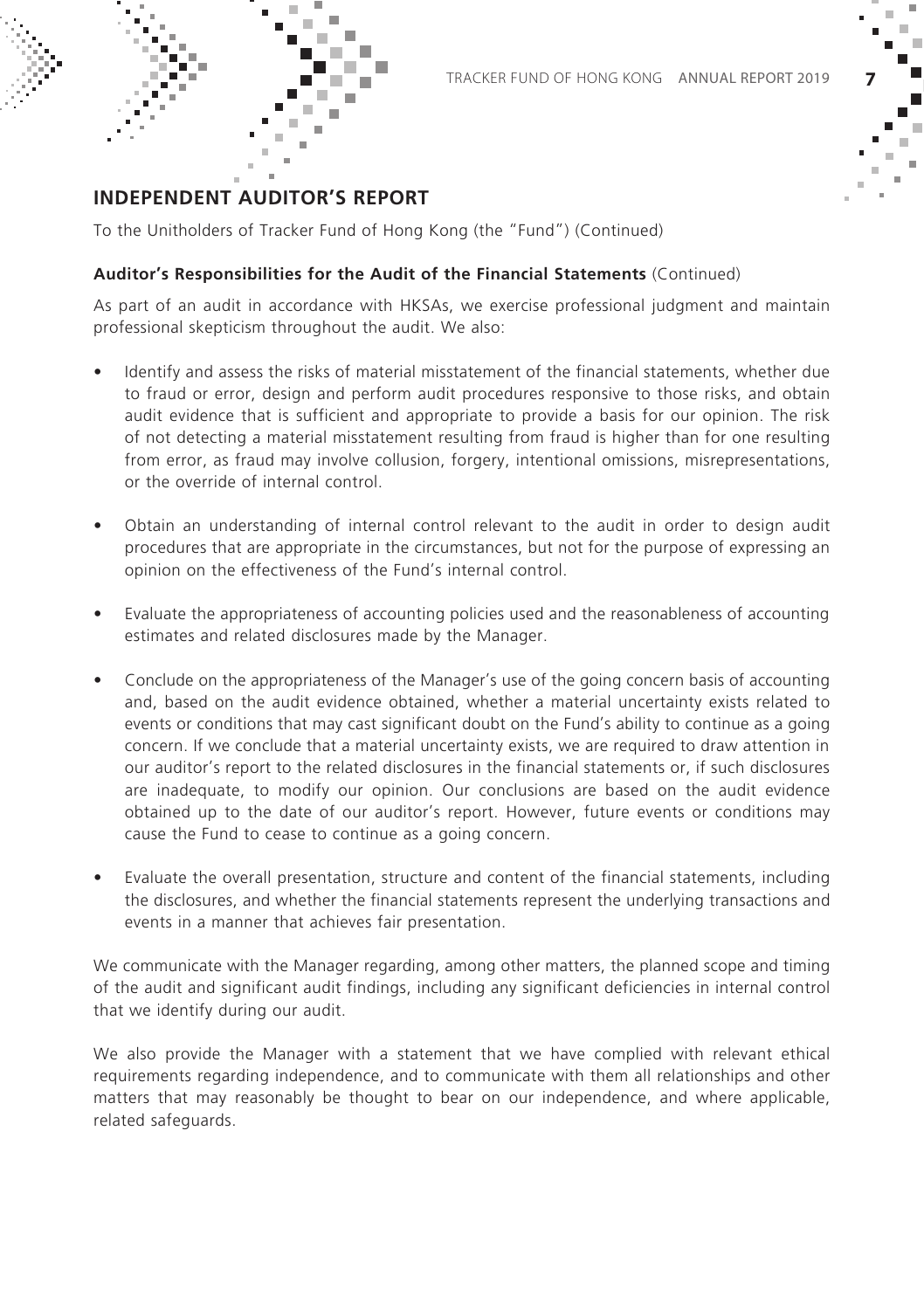

×

To the Unitholders of Tracker Fund of Hong Kong (the "Fund") (Continued)

#### **Auditor's Responsibilities for the Audit of the Financial Statements** (Continued)

From the matters communicated with the Manager, we determine those matters that were of most significance in the audit of the financial statements of the current period and are therefore the key audit matters. We describe these matters in our auditor's report unless law or regulation precludes public disclosure about the matter or when, in extremely rare circumstances, we determine that a matter should not be communicated in our report because the adverse consequences of doing so would reasonably be expected to outweigh the public interest benefits of such communication.

### **Report on Matters under the Relevant Disclosure Provisions of the Trust Deed and the SFC Code**

In our opinion, the financial statements have been properly prepared, in all material respects, in accordance with the relevant disclosure provisions of the Trust Deed and the relevant disclosure provisions of Appendix E of the SFC Code.

The engagement partner on the audit resulting in this independent auditor's report is Marie-Anne Sew Youne Kong Yao Fah.

### **PricewaterhouseCoopers**

Certified Public Accountants

Hong Kong, 23 April 2020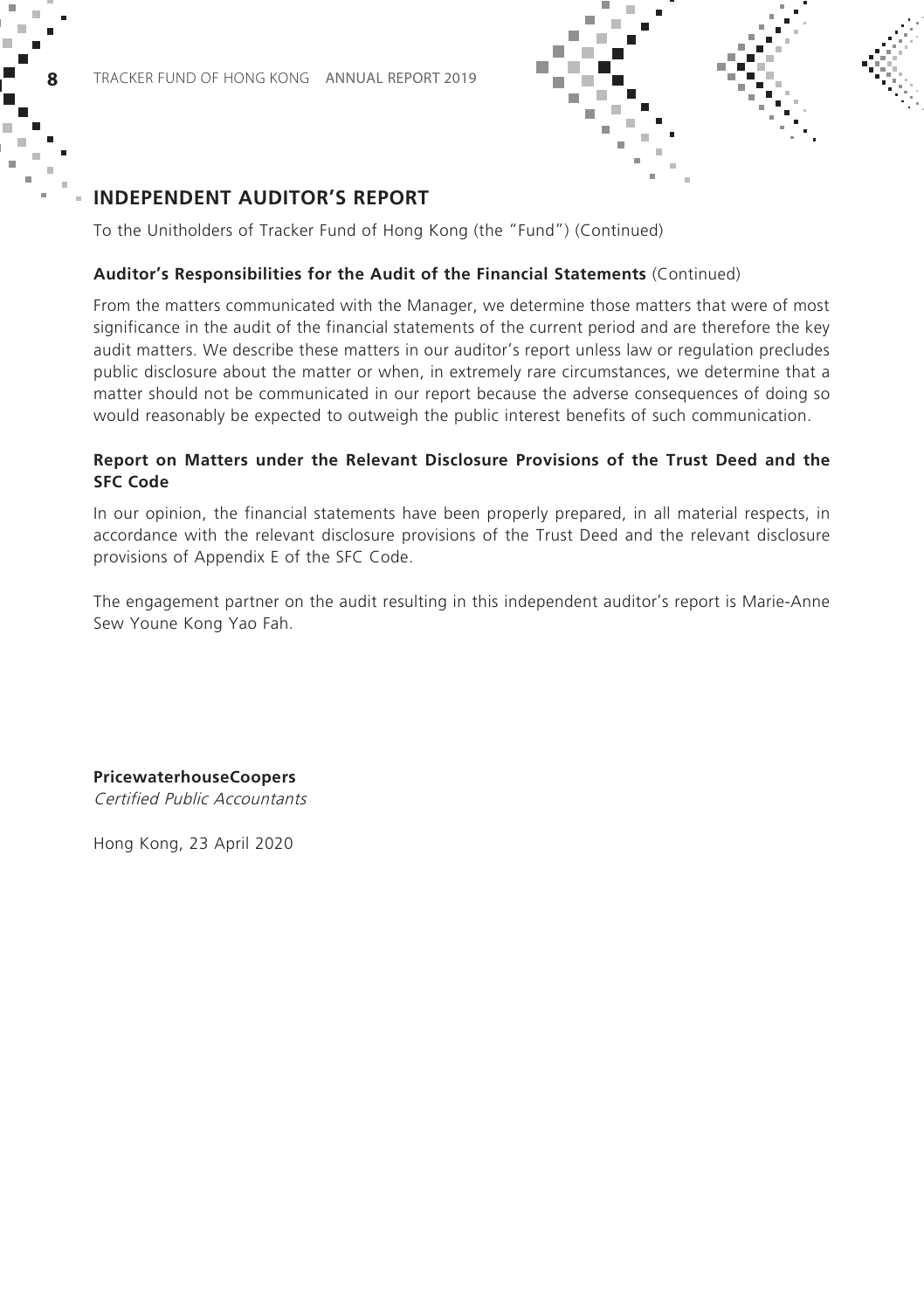

Tracker fund of hong kong ANNUAL REPORT 2019 **9**

**STATEMENT OF NET ASSETS**

AS AT 31ST DECEMBER 2019

|                                                                     | <b>Notes</b> | 31.12.2019<br>HK\$ | 31.12.2018<br>HK\$ |
|---------------------------------------------------------------------|--------------|--------------------|--------------------|
|                                                                     |              |                    |                    |
| <b>Assets</b>                                                       |              |                    |                    |
| <b>Current assets</b>                                               |              |                    |                    |
| Investments                                                         | 12(b)        | 89,521,415,060     | 81,964,264,535     |
| Dividend receivable                                                 |              |                    | 687,178            |
| Amounts receivable on creation of units                             |              | 1,553,446          |                    |
| Other accounts receivable and                                       |              |                    |                    |
| prepayments                                                         |              | 40,515             | 678,233            |
| <b>Bank balances</b>                                                | 7(d)         | 167,477,563        | 232,321,948        |
| <b>Total assets</b>                                                 |              | 89,690,486,584     | 82,197,951,894     |
| <b>Liabilities</b>                                                  |              |                    |                    |
| <b>Current liabilities</b>                                          |              |                    |                    |
| Management fee payable                                              | 7(b)         | 7,160,664          | 13,773,831         |
| Trustee fee payable                                                 | 7(c)         | 7,160,664          | 7,028,525          |
| Index license fee payable                                           | 8(c)         | 3,161,724          | 3,082,441          |
| Registrar fee payable                                               | 8(a)         | 451,828            | 491,436            |
| Professional fee payable                                            |              | 238,000            | 357,000            |
| Amounts payable on redemption of units                              |              | 271,846            |                    |
| Other accounts payable and accruals                                 |              | 1,299,618          | 1,627,130          |
| Liabilities (excluding net assets<br>attributable to unitholders of |              |                    |                    |
| redeemable units)                                                   |              | 19,744,344         | 26,360,363         |
| Net assets attributable to unitholders of                           |              |                    |                    |
| redeemable units                                                    | 5            | 89,670,742,240     | 82,171,591,531     |

**For and on behalf of State Street Global Advisors Asia Limited, the Manager**

**(authorized signature(s))**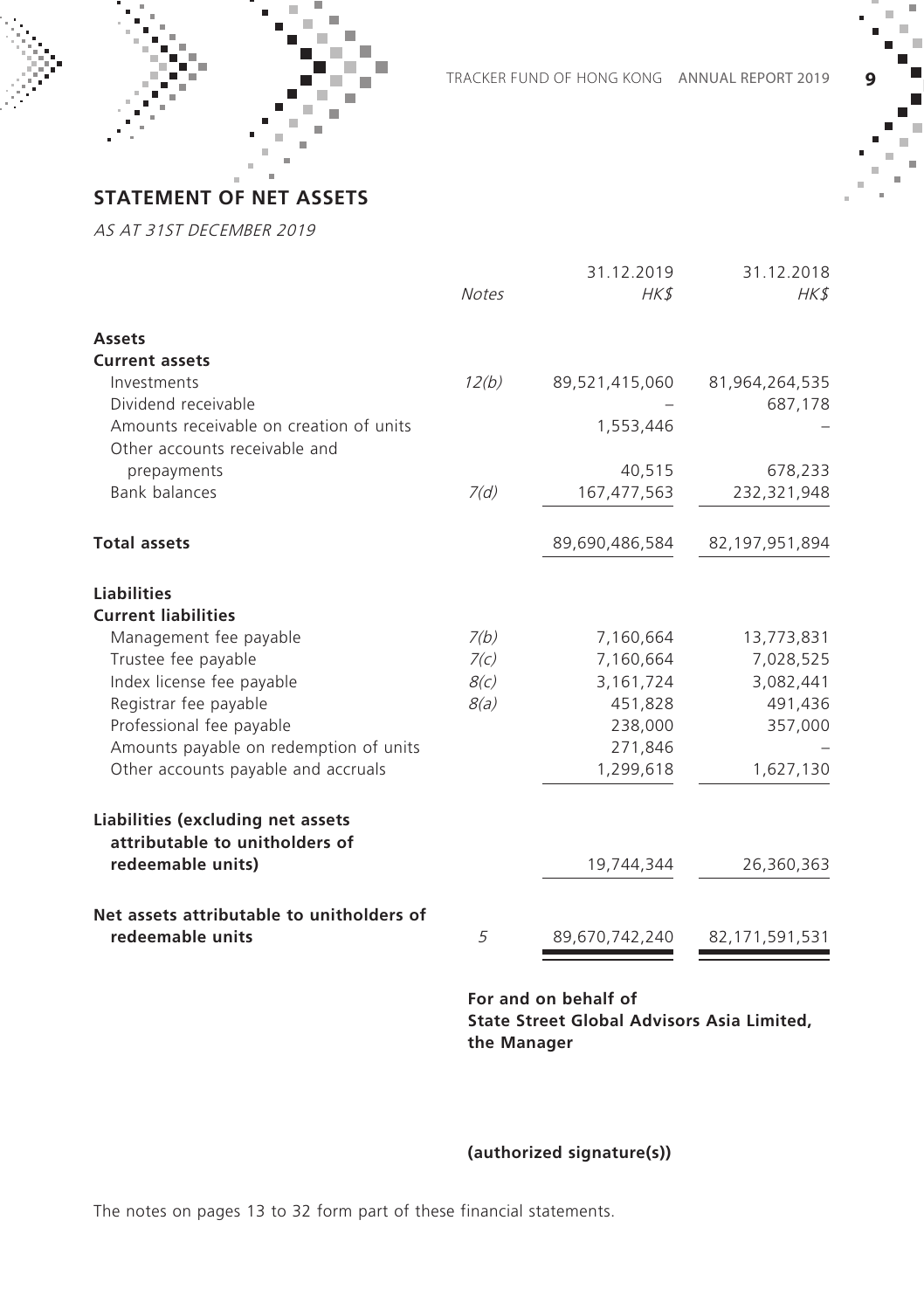



### **STATEMENT OF COMPREHENSIVE INCOME**

FOR THE YEAR ENDED 31ST DECEMBER 2019

|              | For the year ended | For the year ended  |
|--------------|--------------------|---------------------|
|              | 31.12.2019         | 31.12.2018          |
| <b>Notes</b> | HK\$               | HK\$                |
|              |                    |                     |
|              | 2,969,832,242      | 3,224,514,982       |
| 7(d)         | 17,306,434         | 11,123,875          |
| 4(a)         | 2,400,000          | 2,295,000           |
| 4(b)         | 3,447,121          | 3,528,476           |
| 3            | 7,619,719,156      | (12, 442, 977, 762) |
|              | 10,612,704,953     | (9, 201, 515, 429)  |
|              |                    |                     |
| 7(b)         | 29,431,072         | 29,423,328          |
| 7(c)         | 28,920,301         | 29,934,098          |
| 8(c)         | 12,824,184         | 13,855,376          |
|              | 10,138,010         | 19,899,262          |
| 8(a)         | 2,003,755          | 1,754,330           |
|              | 3,229,576          | 1,404,927           |
| 8(b)         | 2,156,000          | 1,983,211           |
|              | 945,210            | 281,058             |
|              | 579,509            | 653,670             |
|              | 1,321,070          | 2,153,244           |
|              | 287,006            | 993,704             |
|              | 91,835,693         | 102,336,208         |
|              | 10,520,869,260     | (9,303,851,637)     |
|              |                    |                     |
| 1.3          | (2,864,783,025)    | (3,028,362,875)     |
|              | 7,656,086,235      | (12, 332, 214, 512) |
| 6            | (129, 547, 470)    | (146, 698, 748)     |
|              |                    |                     |
|              | 7,526,538,765      | (12, 478, 913, 260) |
|              |                    |                     |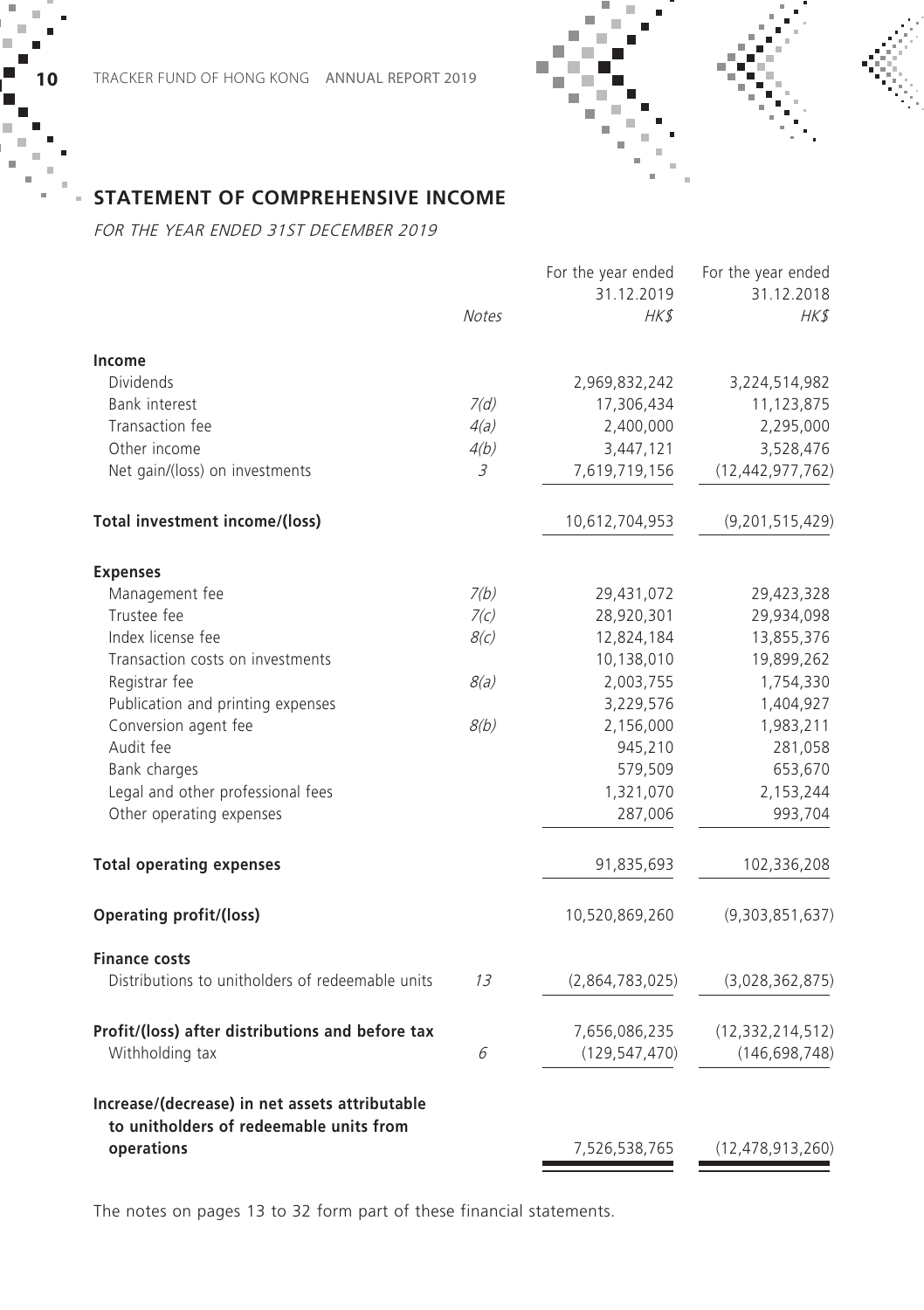### **STATEMENT OF CHANGES IN NET ASSETS ATTRIBUTABLE TO UNITHOLDERS OF REDEEMABLE UNITS**

FOR THE YEAR ENDED 31ST DECEMBER 2019

|                                                                                           | <b>Notes</b> | For the year ended<br>31.12.2019<br>HK\$ | For the year ended<br>31.12.2018<br>HK\$ |
|-------------------------------------------------------------------------------------------|--------------|------------------------------------------|------------------------------------------|
| Net assets attributable to<br>unitholders of redeemable units at                          |              |                                          |                                          |
| 1st January                                                                               |              | 82,171,591,531                           | 99,223,794,799                           |
| Issue of units                                                                            |              |                                          |                                          |
| $-$ In-kind                                                                               | 9            | 69,267,376,198                           | 47,562,973,427                           |
| - Cash component                                                                          | 9            | 585,939,094                              | 762,452,022                              |
|                                                                                           |              | 69,853,315,292                           | 48,325,425,449                           |
| Redemption of units                                                                       |              |                                          |                                          |
| $-$ In-kind                                                                               | 9            | (69, 355, 920, 249)                      | (52, 143, 664, 079)                      |
| - Cash component                                                                          | 9            | (524, 783, 099)                          | (755, 051, 378)                          |
|                                                                                           |              | (69,880,703,348)                         | (52,898,715,457)                         |
| Net redemption of units                                                                   |              | (27, 388, 056)                           | (4, 573, 290, 008)                       |
| Increase/(decrease) in net assets attributable<br>to unitholders of redeemable units from |              |                                          |                                          |
| operations                                                                                |              | 7,526,538,765                            | (12, 478, 913, 260)                      |
| Net assets attributable to unitholders of                                                 |              |                                          |                                          |
| redeemable units at 31st December                                                         |              | 89,670,742,240                           | 82,171,591,531                           |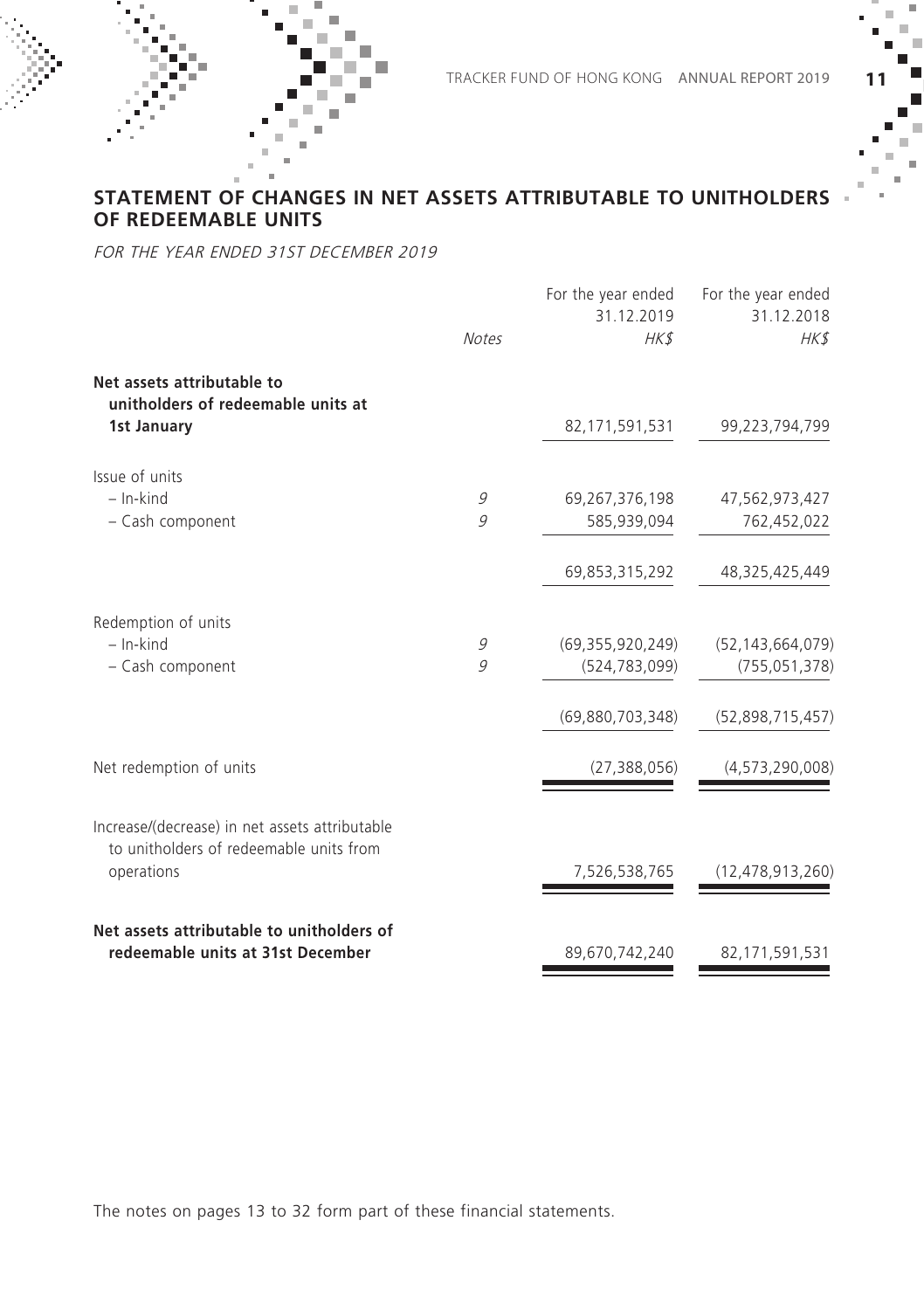

### **STATEMENT OF CASH FLOWS**

FOR THE YEAR ENDED 31ST DECEMBER 2019

|                                                                |              | For the year ended<br>31.12.2019 | For the year ended<br>31.12.2018 |
|----------------------------------------------------------------|--------------|----------------------------------|----------------------------------|
|                                                                | <b>Notes</b> | HK\$                             | HK\$                             |
| Cash flows from operating activities                           |              |                                  |                                  |
| Proceeds from sale of investments                              | 9            | 4,358,701,545                    | 7,254,371,381                    |
| Payments for purchase of investments                           | 9            | (4, 216, 048, 704)               | (7,048,797,544)                  |
| Dividends received                                             |              | 2,672,343,689                    | 2,923,123,699                    |
| Bank interest received                                         |              | 17,265,919                       | 11,189,387                       |
| Transaction fee received                                       |              | 2,400,000                        | 2,310,000                        |
| Management fee paid                                            |              | (36,044,239)                     | (23, 529, 613)                   |
| Trustee fee paid                                               |              | (28, 788, 162)                   | (30, 785, 689)                   |
| Index license fee paid                                         |              | (12, 744, 901)                   | (14, 366, 758)                   |
| Registrar fee paid                                             |              | (2,043,363)                      | (1, 552, 269)                    |
| Publication and printing expenses paid                         |              | (2, 587, 954)                    | (1, 562, 987)                    |
| Transaction costs on investments paid                          |              | (10, 138, 010)                   | (19,899,262)                     |
| Conversion agent fee paid                                      |              | (2,380,000)                      | (1,796,000)                      |
| Bank charges paid                                              |              | (579, 509)                       | (653, 670)                       |
| Legal and other professional fees paid                         |              | (1,440,070)                      | (1,836,244)                      |
| Other operating expenses paid                                  |              | (1, 299, 117)                    | (1,019,754)                      |
| Net cash generated from operating activities                   |              | 2,736,617,124                    | 3,045,194,677                    |
| Cash flows from financing activities                           |              |                                  |                                  |
| Cash component received on issue of units                      | 9            | 584,385,648                      | 762,452,022                      |
| Cash component paid on redemption of units                     | 9            | (524, 511, 253)                  | (755, 379, 984)                  |
| Interim distribution paid                                      | $4(b)$ , 13  | (462, 232, 078)                  | (515, 200, 879)                  |
| Final distributions paid                                       | $4(b)$ , 13  | (2,399,103,826)                  | (2,509,633,520)                  |
| Net cash used in financing activities                          |              | (2,801,461,509)                  | (3,017,762,361)                  |
| Net (decrease)/increase in cash and                            |              |                                  |                                  |
| cash equivalents<br>Cash and cash equivalents at the beginning |              | (64, 844, 385)                   | 27,432,316                       |
| of the year                                                    |              | 232,321,948                      | 204,889,632                      |
| Cash and cash equivalents at the end of the year               |              | 167,477,563                      | 232,321,948                      |
| Analysis of balances of cash and cash equivalents:             |              |                                  |                                  |
| <b>Bank balances</b>                                           | 7(d)         | 167,477,563                      | 232,321,948                      |

Please refer to note 9 for details of major non-cash transactions.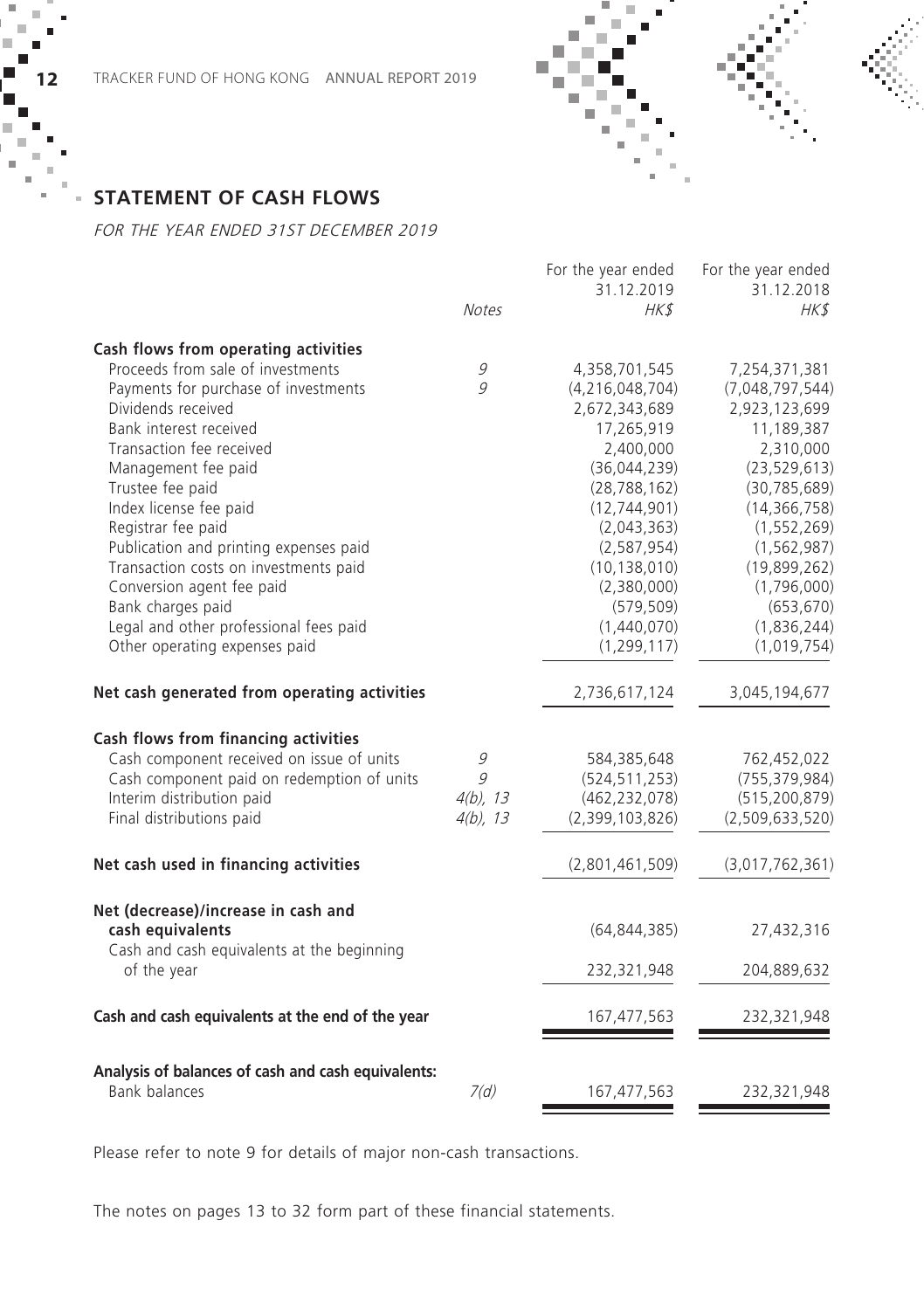

### **NOTES TO THE FINANCIAL STATEMENTS**

#### **1 General Information**

Tracker Fund of Hong Kong (the "Fund") is a unit trust which is governed by its Trust Deed dated 23rd October 1999, as amended or supplemented from time to time (the "Trust Deed"). The Fund is authorized by the Securities and Futures Commission of Hong Kong under Section 104(1) of the Hong Kong Securities and Futures Ordinance. The Fund is also listed on The Stock Exchange of Hong Kong Limited (a subsidiary of the Hong Kong Exchanges and Clearing Limited).

The manager and the trustee of the Fund are State Street Global Advisors Asia Limited (the "Manager") and State Street Bank and Trust Company (the "Trustee") respectively.

The Fund's objective is to provide investment results that closely correspond to the performance of the Hang Seng Index (the "Index").

#### **2 Summary of significant accounting policies**

The principal accounting policies applied in the preparation of these financial statements are set out below. These policies have been consistently applied to all the years presented, unless otherwise stated.

#### **(a) Basis of preparation**

The financial statements have been prepared in accordance with Hong Kong Financial Reporting Standards ("HKFRS") issued by the Hong Kong Institute of Certified Public Accountants ("HKICPA"). The financial statements have been prepared under the historical cost convention, as modified by the revaluation of financial assets and financial liabilities held at fair value through profit or loss.

The preparation of financial statements in conformity with HKFRS requires the Manager to make judgments, estimates and assumptions that affect the application of accounting policies and the reported amounts of assets and liabilities, income and expense. The estimates and associated assumptions are based on historical experience and various other factors that are believed to be reasonable under the circumstances, the results of which form the basis of making the judgments about carrying values of assets and liabilities that are not readily apparent from other sources. Actual results may differ from these estimates.

All references to net assets throughout the financial statements refer to net assets attributable to unitholders of redeemable units unless otherwise stated.

#### **Standards and amendments to existing standards effective 1st January 2019**

There are no standards, amendments to standards or interpretations that are effective for annual periods beginning on 1st January 2019 that have a material effect on the financial statements of the Fund.

#### **New standards, amendments and interpretations effective after 1st January 2019 and have not been early adopted**

A number of new standards, amendments to standards and interpretations are effective for annual periods beginning after 1st January 2019, and have not been early adopted in preparing these financial statements. None of these are expected to have a material effect on the financial statements of the Fund.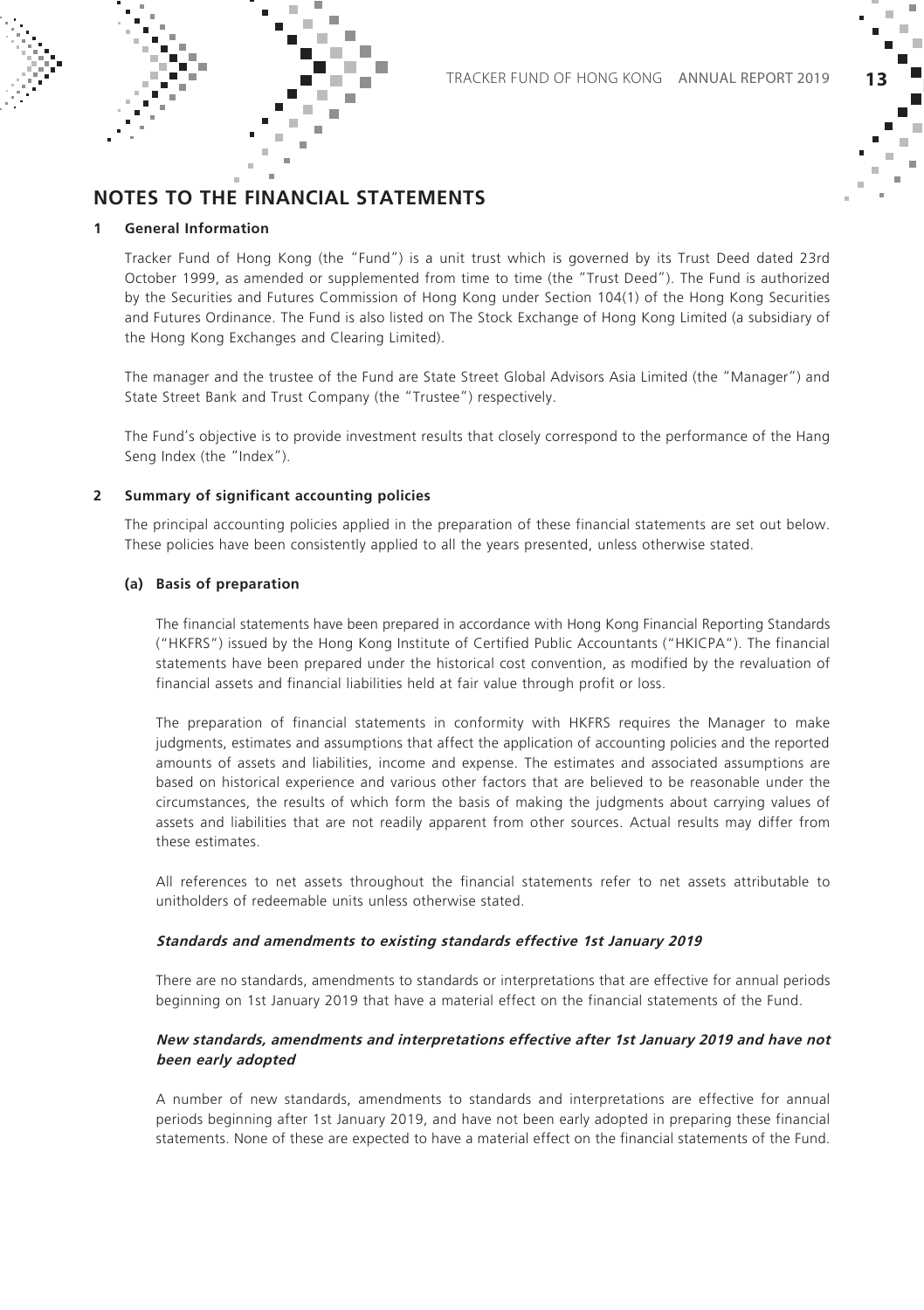

#### **2 Summary of significant accounting policies** (Continued)

#### **(b) Investments**

The Fund classifies its investments based on both the Fund's business model for managing those financial assets and the contractual cash flow characteristics of the financial assets. The portfolio of financial assets is managed and performance is evaluated on a fair value basis. The Fund is primarily focused on fair value information and uses that information to assess the assets' performance and to make decisions. The Fund has not taken the option to irrevocably designate any equity securities as fair value through other comprehensive income. Consequently, all investments are measured at fair value through profit or loss.

The Fund's policy requires the Manager to evaluate the information about these financial assets and liabilities on a fair value basis together with other related financial information.

Purchases and sales of investments are accounted for on the trade date basis – the date on which the Fund commits to purchase or sell the investments. Investments are initially recognized at fair value, excluding transaction costs which are expensed as incurred, and are subsequently re-measured at fair value. Realized and unrealized gains and losses on investments are included in the Statement of Comprehensive Income in the period in which they arise. Investments are derecognized when the rights to receive cash flows from the investments have expired or the Fund has transferred substantially all risks and rewards of ownership.

Fair value is the price that would be received to sell an asset or paid to transfer a liability in an orderly transaction between market participants at the measurement date. The fair value of financial assets and liabilities traded in active markets (such as publicly traded derivatives and trading securities) are based on quoted market prices at the close of trading on the reporting date. The Fund utilises the last traded market price for both financial assets and financial liabilities where the last traded price falls within the bid-ask spread. In circumstances where the last traded price is not within the bid-ask spread, the Manager will determine the point within the bid-ask spread that is most representative of fair value.

The fair value of financial assets and liabilities that are not traded in an active market (for example, over-the-counter derivatives) is determined using valuation techniques. The Fund uses a variety of methods and makes assumptions that are based on market conditions existing at each reporting date. Valuation techniques used include the use of comparable recent ordinary transactions between market participants, reference to other instruments that are substantially the same, discounted cash flow analysis, option pricing models and other valuation techniques commonly used by market participants making the maximum use of market inputs and relying as little as possible on entity-specific inputs.

Transfers between levels of the fair value hierarchy are deemed to have occurred at the beginning of the reporting period.

Realized gains and losses on sale of investments classified as financial assets at fair value through profit or loss are calculated using first in first out (FIFO) method.

× п

п ×  $\sim$ ×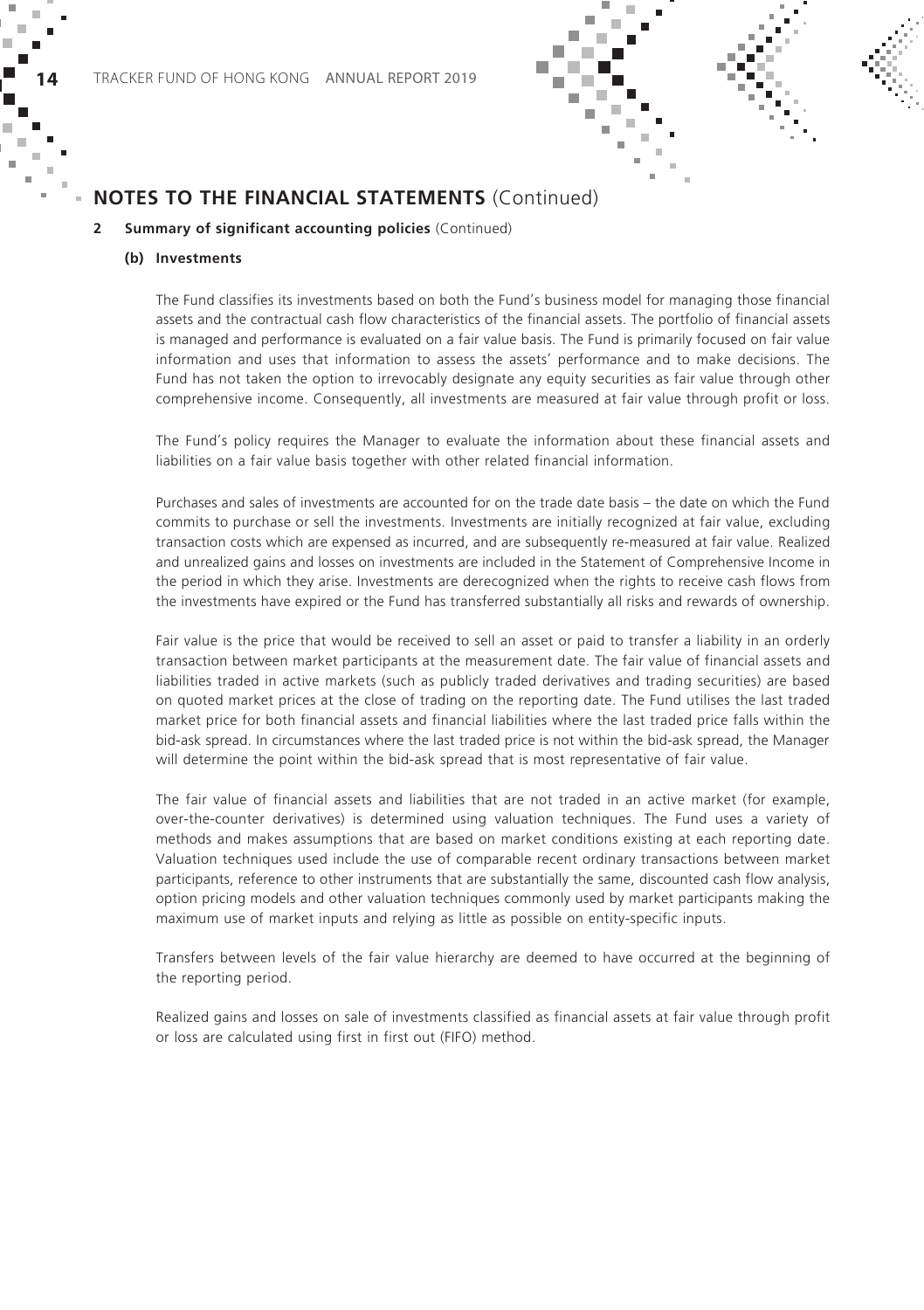

#### **2 Summary of significant accounting policies** (Continued)

#### **(c) Offsetting financial instruments**

Financial assets and liabilities are offset and the net amount reported in the Statement of Net Assets where the Fund currently has a legally enforceable right to set-off the recognized amounts and there is an intention to settle on a net basis or realize the asset and settle the liability simultaneously. The legally enforceable right must not be contingent on future events and must be enforceable in the normal course of business and in the event of default, insolvency or bankruptcy of the Fund or the counterparty.

#### **(d) Income**

Dividend income on equity securities is recorded on the ex-dividend date. Dividend income on equity securities where no ex-dividend date is quoted is accounted for when the Fund's right to receive payment is established.

Interest income on bank deposit and from bank balances is recognized on a time-proportionate basis using the effective interest method.

Other income is accounted for in the Statement of Comprehensive Income on an accrual basis. Refer to Note 4(b).

#### **(e) Expenses**

Expenses are accounted for in the Statement of Comprehensive Income on an accrual basis.

#### **(f) Distributions payable to unitholders of redeemable units**

Proposed distributions to unitholders of redeemable units are recognized in the Statement of Comprehensive Income when they are approved by the Supervisory Committee. The distribution on these redeemable units is recognized in the Statement of Comprehensive Income as finance costs.

#### **(g) Cash component**

Cash component represents the amount included in the issue price or redemption proceeds (as the case may be) of the units issued or redeemed, representing the difference between the net asset value per Creation Unit as calculated by the Manager as of that date and the value of the Index Basket (as defined in the Prospectus of the Fund and based on the nominal closing prices as of that date), including the dividend equivalent amount per Creation Unit.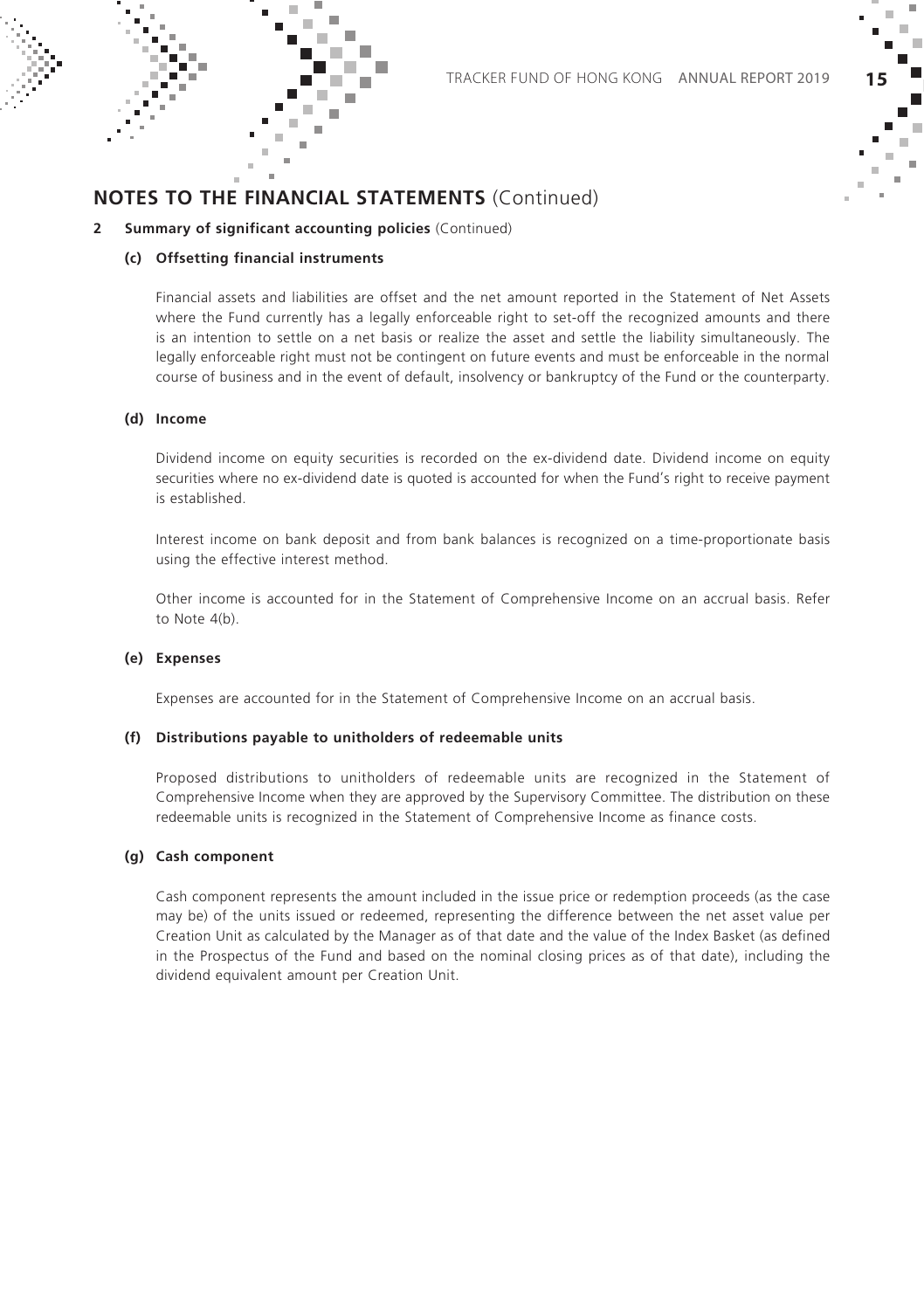

#### **2 Summary of significant accounting policies** (Continued)

#### **(h) Cash and cash equivalents**

Cash and cash equivalents include cash in hand, demand deposits, other short-term highly liquid investments with original maturities of three months or less and bank overdrafts.

#### **(i) Translation of foreign currencies**

#### Functional and presentation currency

Items included in the financial statements are measured using the currency of the primary economic environment in which the Fund operates (the "functional currency"). The performance of the Fund is measured and reported to the unitholders of redeemable units in Hong Kong dollar. The Manager considers the Hong Kong dollar as the currency that most faithfully represents the economic effects of the underlying transactions, events and conditions. The financial statements are presented in Hong Kong dollar, which is the Fund's functional and presentation currency.

#### Transactions and balances

Foreign currency transactions are translated into the functional currency using the exchange rates prevailing at the dates of the transactions. Foreign currency monetary assets and liabilities are translated into the functional currency using the exchange rate prevailing at the year end date. Non-monetary assets and liabilities that are measured at fair value in a foreign currency are translated using the exchange rates at the date when the fair value was determined.

Foreign exchange gains and losses arising from translation are included in the Statement of Comprehensive Income.

Foreign exchange gains and losses relating to cash and cash equivalents are presented in the Statement of Comprehensive Income within "net foreign currency gains/losses on cash and cash equivalents".

Foreign exchange gains and losses relating to the financial assets carried at fair value through profit or loss are presented in the Statement of Comprehensive Income within "net gain/(loss) on investments".

#### **(j) Redeemable units**

The Fund issues redeemable units, which are redeemable at the unitholder's option and represent puttable financial instruments of the Fund. The Fund classifies its puttable financial instruments as financial liabilities in accordance with HKAS 32 (Amendment), "Financial instruments: Presentation" as those puttable financial instruments does not meet all the following criteria:

- the puttable financial instruments entitle the holder to a pro-rata share of net asset value;
- the puttable financial instruments are the most subordinated shares in issue and share features are identical;
- there are no contractual obligations to deliver cash or another financial asset; and
- the total expected cash flows from the puttable financial instrument over its life are based substantially on the profit or loss of the Fund.

× ш

п ×  $\sim$ ×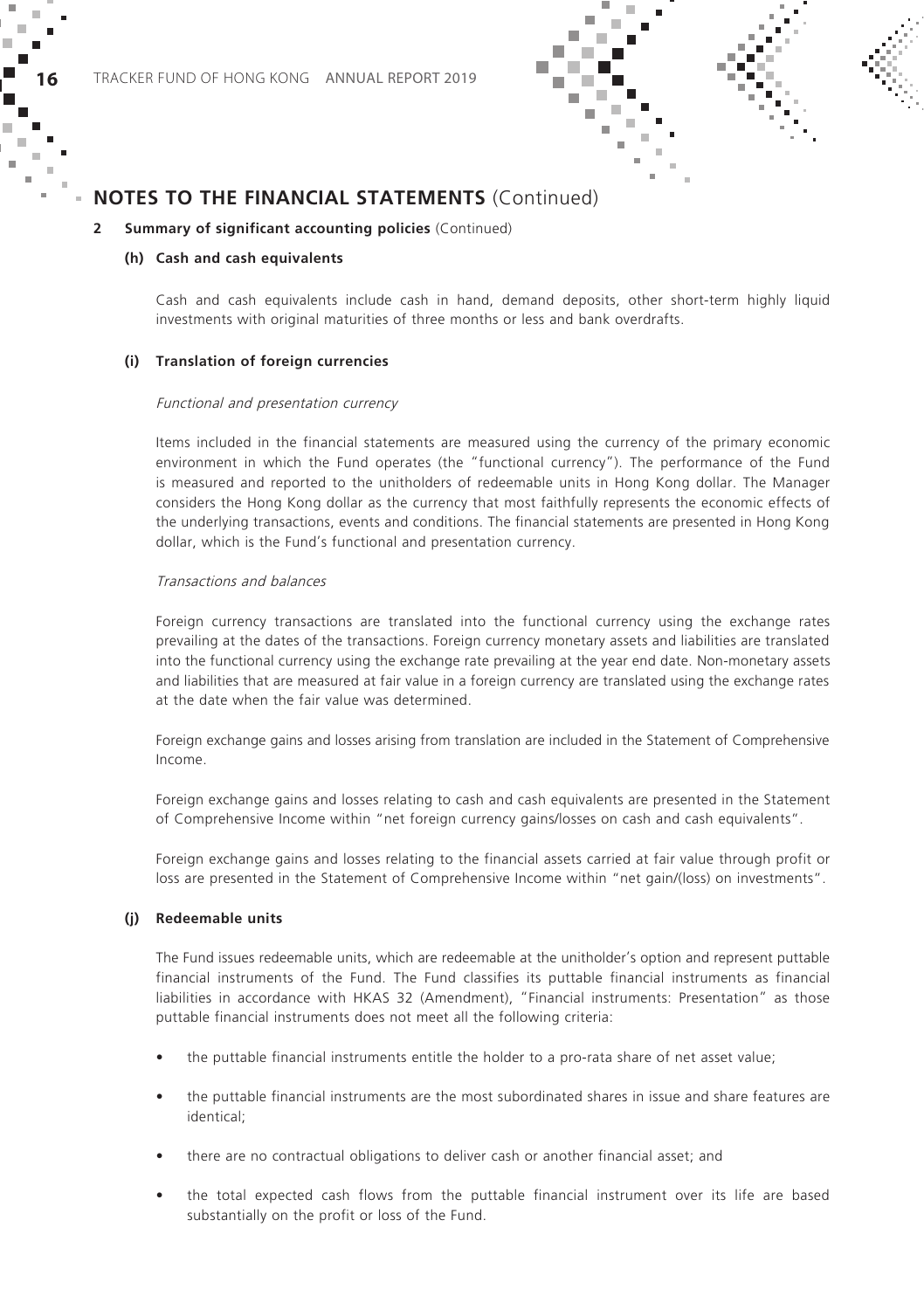

#### **2 Summary of significant accounting policies** (Continued)

#### **(j) Redeemable units** (Continued)

Redeemable units can only be redeemed in-kind equal to a proportionate share of the Fund's net asset value. The redeemable unit is carried at amortised cost which correspond to the redemption amount that is payable at the year end date if the unitholder exercises the right to put the unit back to the Fund. In accordance with the Trust Deed, the minimum redemption units are 1,000,000 units.

Redeemable units are issued and redeemed at the unitholder's option at prices based on the Fund's net asset value per unit at the time of issue or redemption. The Fund's net asset value per unit is calculated by dividing the net assets attributable to the unitholders of redeemable units with the total number of outstanding redeemable units. In accordance with the provisions of the Trust Deed, investment positions are valued based on the last traded market price for the purpose of determining the net asset value per unit for creations and redemptions.

#### **(k) Segmental reporting**

Operating segments are reported in a manner consistent with the internal reporting used by the chief operating decision-maker. The Manager, who is responsible for allocating resources and assessing performance of the operating segments, has been identified as the chief operating decision-maker that makes strategic decisions.

#### **3 Net gain/(loss) on investments**

|                                                                                         | For the year ended<br>31.12.2019<br>$H K$ \$ | For the year ended<br>31.12.2018<br>HK\$ |
|-----------------------------------------------------------------------------------------|----------------------------------------------|------------------------------------------|
| Change in unrealized gain/(loss) on investments<br>Realized gain on sale of investments | 7, 143, 154, 308<br>476,564,848              | (24, 163, 411, 715)<br>11,720,433,953    |
|                                                                                         | 7,619,719,156                                | (12, 442, 977, 762)                      |

#### **4 Income**

#### **(a) Transaction fee**

Applications to create or redeem units are only made through brokers or dealers (who itself or its agent is a participant in Central Clearing and Settlement System ("CCASS") and to whose or whose agent's account any units are for the time being credited by Hong Kong Securities Clearing Company ("HKSCC")) (the "Participating Dealers") which have executed participation agreements with the Manager, the Trustee, HK Conversion Agency Services Limited (the "Conversion Agent") and HKSCC. The Fund is entitled to receive a transaction fee of HK\$15,000 per total aggregate creation and redemption orders per day per Participating Dealer.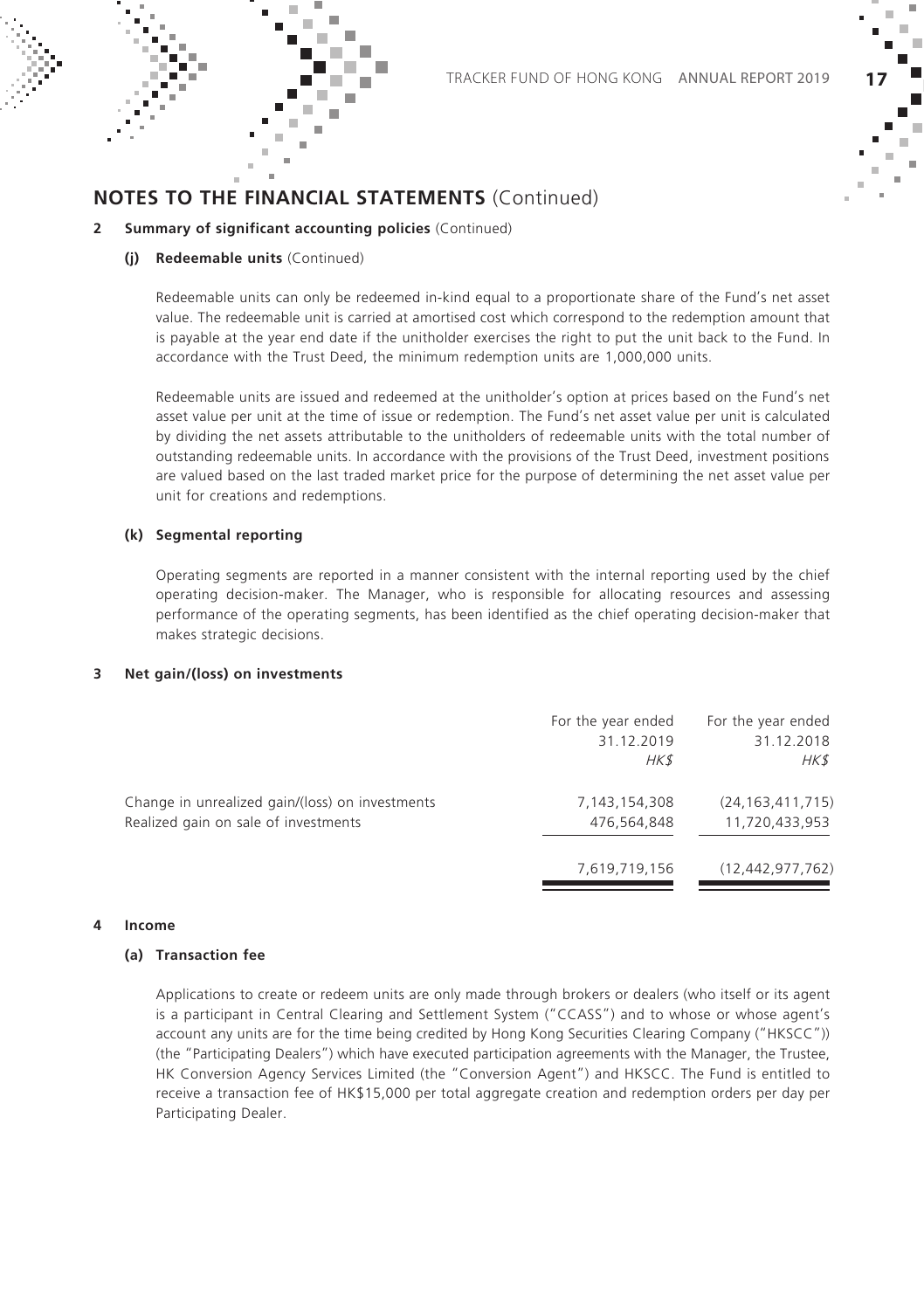

#### **4 Income** (Continued)

#### **(b) Other income**

Other income represents registrar charges levied on unitholders (other than HKSCC Nominees) who hold units registered in their own names as at each record date for the relevant distribution. Currently, these charges amount to the lower of HK\$40 per distribution per unitholder and the unitholder's actual distribution entitlement. Such charges are deducted on a half-yearly basis from the half-yearly distributions payable to the relevant unitholders.

#### **5 Number of units in issue and net assets attributable to unitholders of redeemable units**

The Fund's capital is represented by the net assets attributable to unitholders of redeemable units. Units are issued through an in-kind creation of an Index Basket with the remaining balances in cash, and are redeemed in-kind with the remaining balances in cash. Creations and redemptions of units during the year are shown on the Statement of Changes in Net Assets Attributable to Unitholders of Redeemable Units. In accordance with the objectives and risk management policies outlined in note 12(a), the Manager endeavors to invest in appropriate investments while maintaining sufficient liquidity to meet redemption, such liquidity being augmented by disposal of listed securities where necessary.

In accordance with the provisions of the Trust Deed, listed investments are stated at the last traded price on the valuation day for the purpose of determining net asset value per unit for creations and redemptions and for various fee calculations.

Net assets attributable to unitholders of redeemable units at last traded market prices represent a liability in the Statement of Net Assets, carried at the redemption amount that would be payable at the year end date if the unitholders exercised the right to redeem the units in the Fund.

|                                                                                         | For the year ended<br>31.12.2019 | For the year ended<br>31.12.2018 |
|-----------------------------------------------------------------------------------------|----------------------------------|----------------------------------|
|                                                                                         | Number of units                  | Number of units                  |
| Units in issue at the beginning of the year                                             | 3,155,992,500                    | 3,292,992,500                    |
| Issue of units<br>Redemptions of units                                                  | 2,475,000,000<br>(2,472,000,000) | 1,673,000,000<br>(1,810,000,000) |
|                                                                                         |                                  |                                  |
| Units in issue at the end of the year                                                   | 3,158,992,500                    | 3,155,992,500                    |
|                                                                                         | HK\$                             | HK\$                             |
| Net assets attributable to unitholders of redeemable units                              | 89,670,742,240                   | 82, 171, 591, 531                |
| Net assets attributable to unitholders of redeemable units<br>(per unit)                | 28.39                            | 26.04                            |
| Net asset value per Creation Unit<br>(1 Creation Unit is equivalent to 1,000,000 units) | 28,385,867                       | 26,036,688                       |
|                                                                                         |                                  |                                  |

i.

п × ×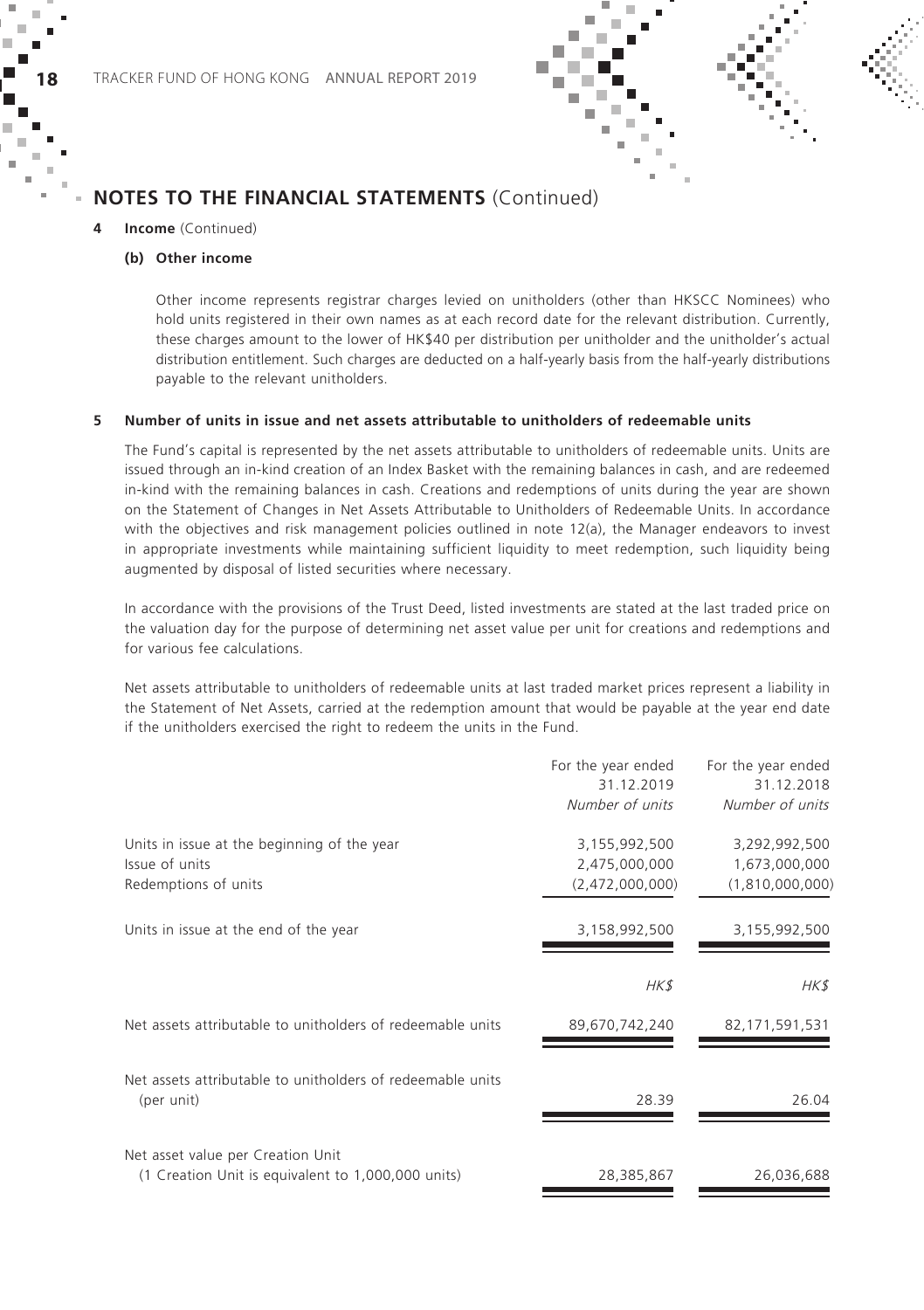

#### **6 Taxation**

No provision for Hong Kong profits tax has been made as the Fund was authorized as a collective investment scheme under Section 104 of the Hong Kong Securities and Futures Ordinance and is therefore exempted from profits tax under Sections 26A(1A) of the Hong Kong Inland Revenue Ordinance.

The Fund invests in H-shares and Red Chips shares of companies in the People's Republic of China ("PRC") listed on the Hong Kong Stock Exchange. Under the PRC Corporate Income Tax Law, the Fund may be liable to pay PRC tax on the capital gains realized in the trading of Red Chips which are determined as PRC Tax Resident Enterprises and H-shares. However, no provision was made for taxation from such gains in the financial statements as the Manager believes that the Fund can sustain a position for not filing a tax return based on the existing tax regulations and that the prevailing enforcement of China tax on capital gains is not probable.

Withholding tax of 10% was charged on dividend income received from H-shares and Red Chips during the years ended 31st December 2019 and 2018.

#### **7 Transactions with the related parties/Manager and its Connected Persons**

Parties are considered to be related if one party has the ability to control the other party or exercise significant influence over the other party in making financial or operational decisions. Related parties of the Fund also include the Manager of the Fund and its connected persons. Connected Persons of the Manager are those as defined in the Code on Unit Trusts and Mutual Funds established by the Securities and Futures Commission of Hong Kong (the "SFC Code"). All transactions entered into during the year between the Fund and its related parties, including the Manager and its Connected Persons were carried out in the normal course of business and on normal commercial terms. To the best of the Manager's knowledge, the Fund does not have any other transactions with its related parties, including the Manager and its Connected Persons except for those disclosed below.

#### **(a) Manager's holding in the Fund**

The directors and officers of the Manager may transact in the units of the Fund as principal. As at 31st December 2019, the directors and officers of the Manager together held 11,000 units in the Fund (2018: 13,000 units).

#### **(b) Management fee**

The fee payable to the Manager is calculated at the following annual rates of the net asset value of the Fund on the last dealing day in the relevant quarter:

| For the first HK\$15 billion of the net asset value            | $0.050\%$ |
|----------------------------------------------------------------|-----------|
| For the next HK\$15 billion of the net asset value             | 0.045%    |
| For the next HK\$15 billion of the net asset value             | $0.030\%$ |
| Any amount by which the net asset value exceeds HK\$45 billion | 0.025%    |

The management fee is accrued daily and payable quarterly in arrears.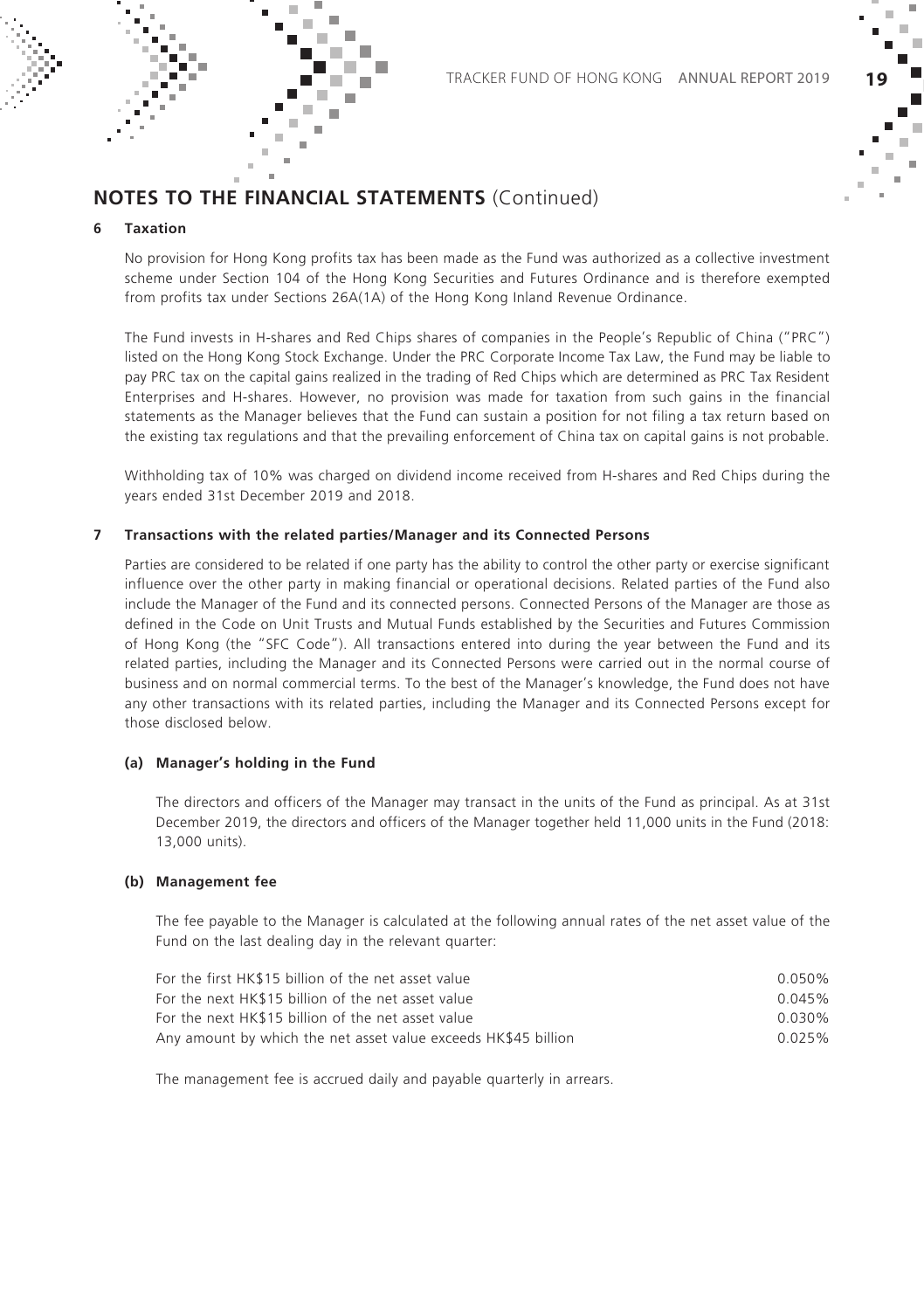



#### **7 Transactions with the related parties/Manager and its Connected Persons** (Continued)

#### **(c) Trustee fee**

The fee payable to the Trustee is calculated at the following annual rates of the net asset value of the Fund of the last dealing day in the relevant quarter:

| For the first HK\$15 billion of the net asset value            | 0.050% |
|----------------------------------------------------------------|--------|
| For the next HK\$15 billion of the net asset value             | 0.045% |
| For the next HK\$15 billion of the net asset value             | 0.030% |
| Any amount by which the net asset value exceeds HK\$45 billion | 0.025% |

The trustee fee is accrued daily and payable quarterly in arrears.

#### **(d) Bank balances**

Bank balance held with the Trustee amounted to HK\$2,416,281 as at 31st December 2019 (2018: HK\$7,913,757). Such account is interest bearing. Interest income amounting to HK\$14,594 was accrued and received for the year ended to 31st December 2019 with respect to the bank balance held with the Trustee (2018: HK\$3,506).

#### **8 Other fees**

#### **(a) Registrar fee**

The fee payable to Computershare Hong Kong Investor Services Limited (the "Registrar"), is calculated based on the number of unitholders on the register on the first business day of the relevant month at the following fee scale, subject to a monthly maximum aggregate registrar fee of HK\$1,000,000.

|                                                                  | HK \$       |
|------------------------------------------------------------------|-------------|
|                                                                  | (per month) |
| For the first 2,000 Unitholders                                  | 12,000      |
| For every additional 1,000 Unitholders up to 100,000 Unitholders | 2.650       |
| For every additional 1,000 Unitholders above 100,000 Unitholders | 2.250       |

The registrar fee is accrued daily and payable monthly in advance.

The Registrar is also reimbursed for all of its out-of-pocket expenses incurred in connection with performing its services.

#### **(b) Conversion agent fee**

The Conversion Agent, HK Conversion Agency Services Limited, received a monthly retainer fee of HK\$16,000 plus a transaction fee of HK\$12,000 on total aggregate creation and redemption orders per day per Participating Dealer.

The conversion agent fee is accrued daily and payable monthly in arrears.

i.

×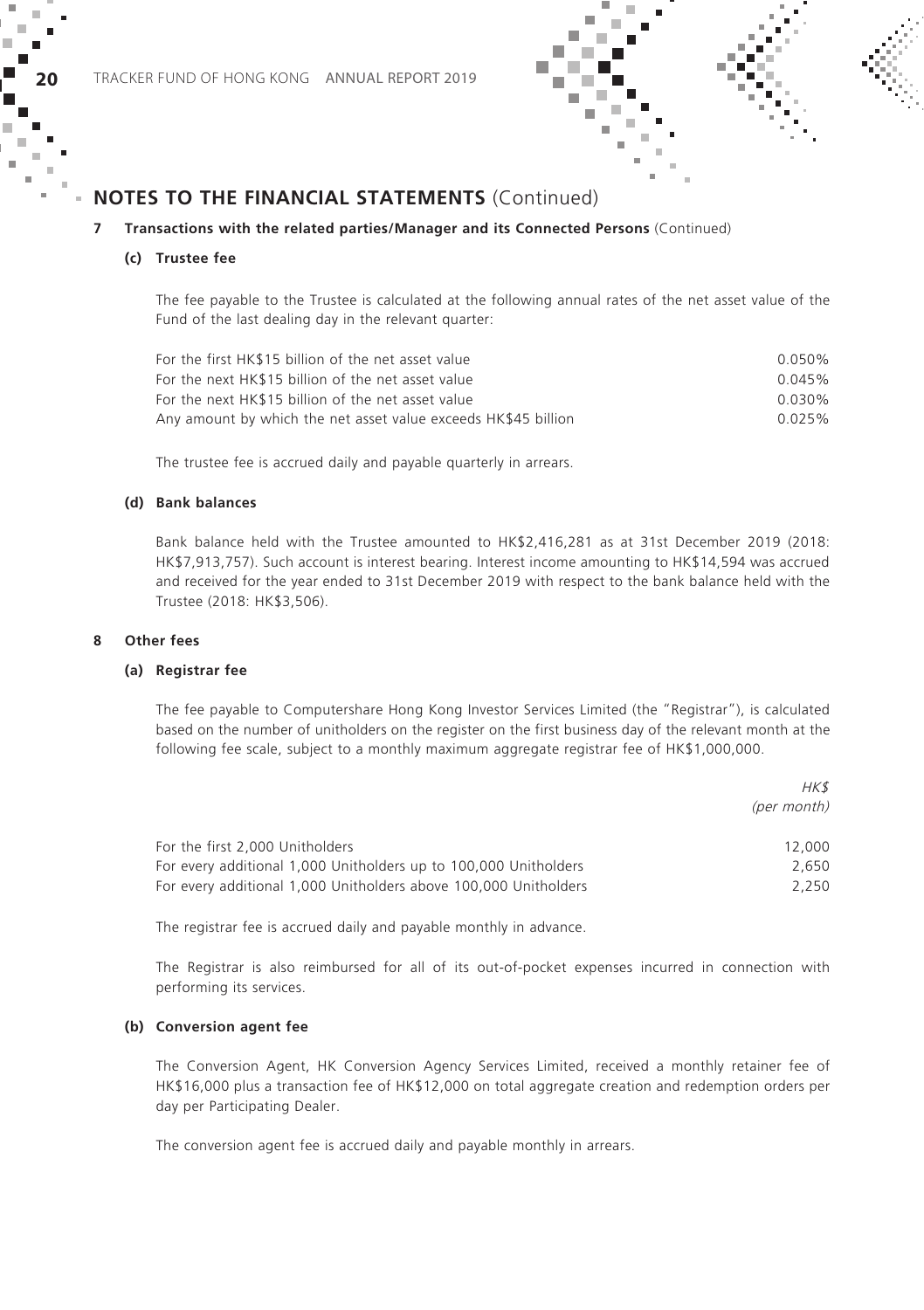

#### **Other fees** (Continued)

#### **(c) Index license fee**

Prior to 1 April 2019, the index license fee is calculated at the rate of 0.015% per annum on the daily average net asset value of the Fund, subject to a minimum of US\$10,000 per annum. With effect from 1 April 2019, the index license fee is calculated at the following annual rates of the net asset value of the Fund, subject to a minimum fee of US\$10,000:

| For the first HK\$100 billion of the net asset value            | 0.015%  |
|-----------------------------------------------------------------|---------|
| For the next HK\$100 billion of the net asset value             | 0.0135% |
| Any amount by which the net asset value exceeds HK\$200 billion | 0.012%  |

The index license fee is accrued daily and payable quarterly in arrears.

#### **9 Major non-cash transactions**

In accordance with the Trust Deed, units are issued through an in-kind creation of an Index Basket with the remaining balances in cash. For each Creation Unit (of 1,000,000 units), the Fund receives an Index Basket consisting of constituent shares as determined by the Manager on a daily basis. During the year ended 31st December 2019, the Fund issued 2,475,000,000 units (2018: 1,673,000,000 units), totaling HK\$69,853,315,292 (2018: HK\$48,325,425,449) in exchange for Index Baskets consisting of investments valued at HK\$69,267,376,198 (2018: HK\$47,562,973,427) plus the relevant cash component of HK\$585,939,094 (2018: HK\$762,452,022).

In accordance with the Trust Deed, units are redeemed in-kind with the remaining balances in cash. During the year ended 31st December 2019, the Fund redeemed 2,472,000,000 units (2018: 1,810,000,000 units) totaling HK\$69,880,703,348 (2018: HK\$52,898,715,457) in exchange for Index Baskets consisting of investments valued at HK\$69,355,920,249 (2018: HK\$52,143,664,079) plus the relevant cash component of HK\$524,783,099 (2018: HK\$755,051,378).

#### **10 Soft dollar practices**

The Manager may effect transactions, provided that any such transaction is consistent with standards of "best execution", by or through the agency of another person for the account of the Fund with whom the Manager or any of its Connected Persons have an arrangement under which that party will from time to time provide to or procure for the Manager or any of its Connected Persons goods, services or other benefits (such as research and advisory services, computer hardware associated with specialized software or research services and performance measures) the nature of which is such that their provision can reasonably be expected to benefit the Fund as a whole and may contribute to an improvement in the performance of the Fund. For the avoidance of doubt, such goods and services may not include travel, accommodation, entertainment, general administrative goods or services, general office equipment or premises, membership fees, employees' salaries or direct money payments.

Since the inception of the Fund, the Manager had not participated in any soft dollar arrangements in respect of any transactions for the account of the Fund.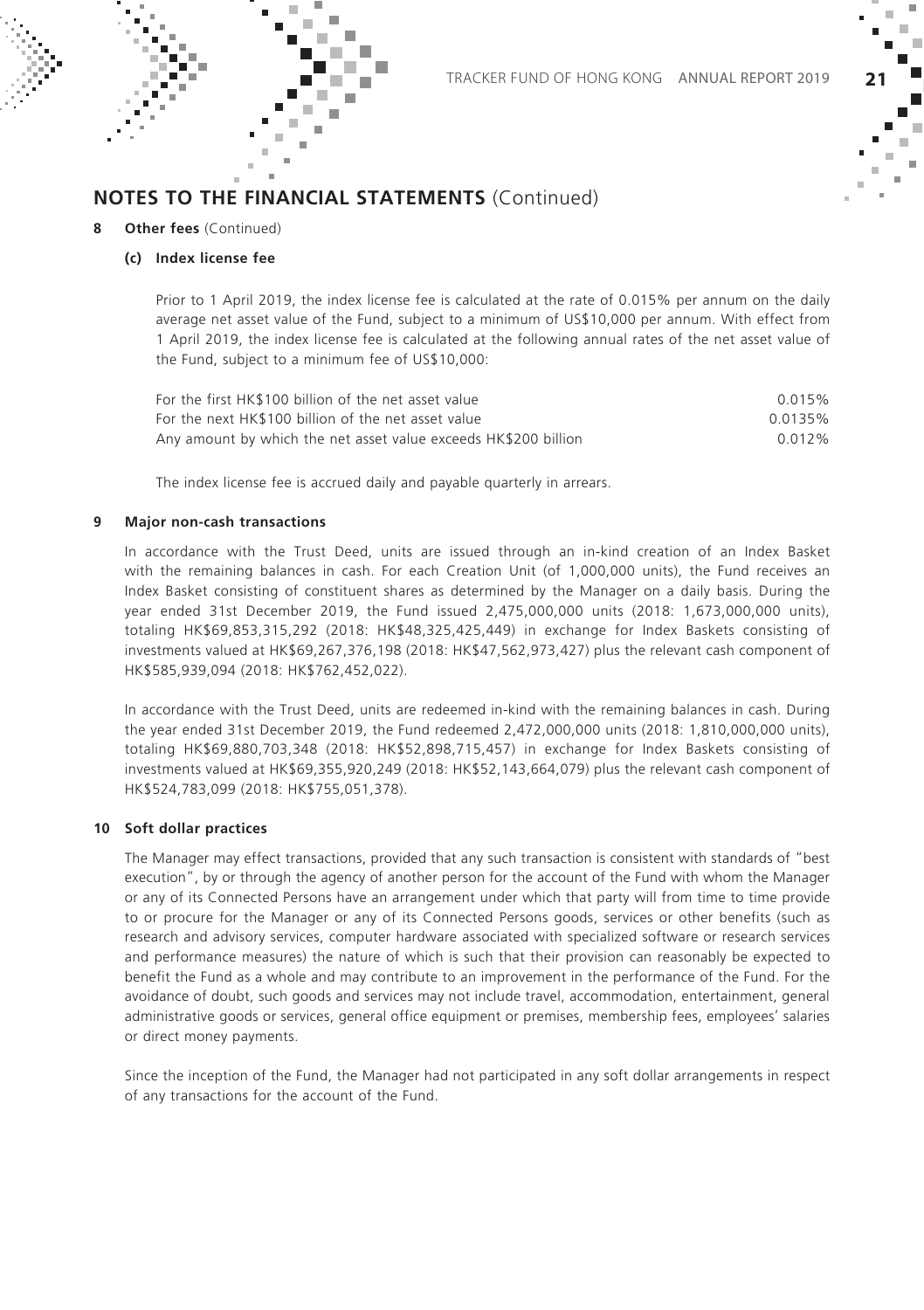



#### **11 Investment limitations and prohibitions under the SFC Code**

Pursuant to the SFC's Guidelines for Regulating Index Tracking Exchange Traded Funds (the "ETF Guidelines"), the Manager is permitted to overweight the holdings of the Fund relative to its respective weightings in the underlying index, on the condition that the maximum extra weighting in any constituent securities will not exceed the maximum limit reasonably determined by the Fund and after consultation with the SFC. The maximum limit for each of the Fund has been disclosed in its respective prospectus.

The Manager has confirmed that the Fund has complied with this limit during the year ended 31st December 2019 and 2018.

The SFC Code allows the Fund to invest in constituent securities issued by a single issuer for more than 10% of the Fund's net asset value provided that the investment is limited to any constituent securities that each accounts for more than 10% of the weighting of the Index and the Fund's holding of any such constituent securities may not exceed their respective weightings in the Index (except as a result of changes in the composition of the Index and the excess is transitional and temporary in nature).

Constituent securities that account for more than 10% of the net asset value of the Fund as at year end and 31st December 2018 were as follows:

|                      | Respective weighting in the Index (%) |            | % of net asset value |            |
|----------------------|---------------------------------------|------------|----------------------|------------|
|                      | 31.12.2019                            | 31.12.2018 | 31.12.2019           | 31.12.2018 |
| Tencent Holdings Ltd | 10.6                                  | 10.1       | 10.6                 | 10.1       |
| HSBC Holdings plc    | 9.8                                   | 10.0       | 9.8                  | 10.0       |
| Total                | 20.4                                  | 20.1       | 20.4                 | 20.1       |

Except as disclosed above, there were no other securities that individually accounted for more than 10% of the net asset value of the Fund as at 31st December 2019 and 31st December 2018.

During the year ended 31st December 2019, the Hang Seng Index increased by 9.07% (2018: decreased by 13.61%), while the net asset value per unit of the Fund increased by 9.02% (2018: decreased by 13.59%).

× ÷

I. ×  $\sim$  $\mathbf{u}$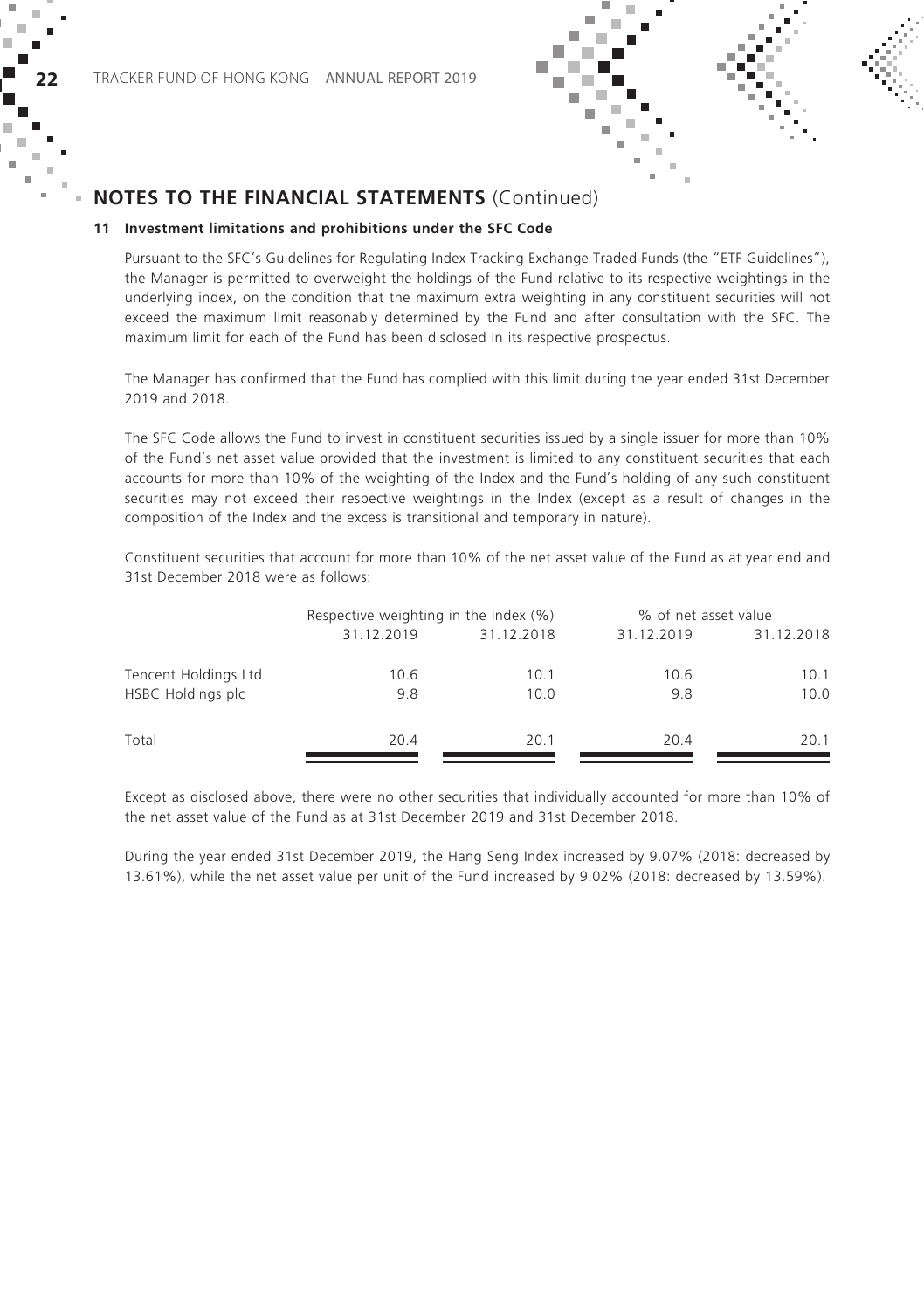

#### **12 Financial risk management**

#### **(a) Strategy in using financial instruments**

#### Investment objectives

The Fund's investment objective is to provide investment results that closely correspond to the performance of the Index. The Manager will seek to achieve the investment objective by investing all, or substantially all, of the Fund's assets in shares in the constituent companies of the Index ("Index Shares") in substantially the same weightings as they appear in the Index. The Manager may also invest in certain other permitted investments in seeking to meet the investment objective. The Manager will rebalance the Fund's portfolio of investments from time to time to reflect any changes to the composition of, or the weighting of shares in, the Index.

#### Investment policies

The responsibility of the Manager is to reflect changes in the Index, insofar as practicable and subject to the Trust Deed, by replicating changes to the weightings and composition of the constituent shares in the Index in the portfolio of shares which make up the portfolio.

Since the investment objective is to provide investment results that closely correspond with the performance of the Index, the Manager is required to ensure, insofar as practicable and subject to the Trust Deed, that the assets comprised in the portfolio comprise only, or substantially only, interest in Index Shares and in the relative weightings such Index Shares appear in the Index. Other than cash held for distribution and to meet the fees, expenses and other liabilities, it is unlikely that cash or any other form of securities will form a substantial part of the assets.

The risks and the respective risk management policies employed by the Fund to manage these risks are discussed below.

#### **(b) Market price risk**

Market price risk is the risk that the value of a financial instrument will fluctuate as a result of changes in market prices, whether those changes are caused by factors specific to the individual instrument or factors affecting all instruments in the market.

All securities investments present a risk of loss of capital. The Fund is designated to track the performance of the Index, therefore the exposure to market risk in the Fund will be substantially the same as the tracked Index. The Manager manages the Fund's exposures to market risk by ensuring the key characteristics of the portfolio, are closely aligned with the characteristics of the tracked index. The Manager monitors the investments on a daily basis and rebalances the portfolio of investments from time to time to reflect any changes to the composition of, or the weighting of shares in, the Index.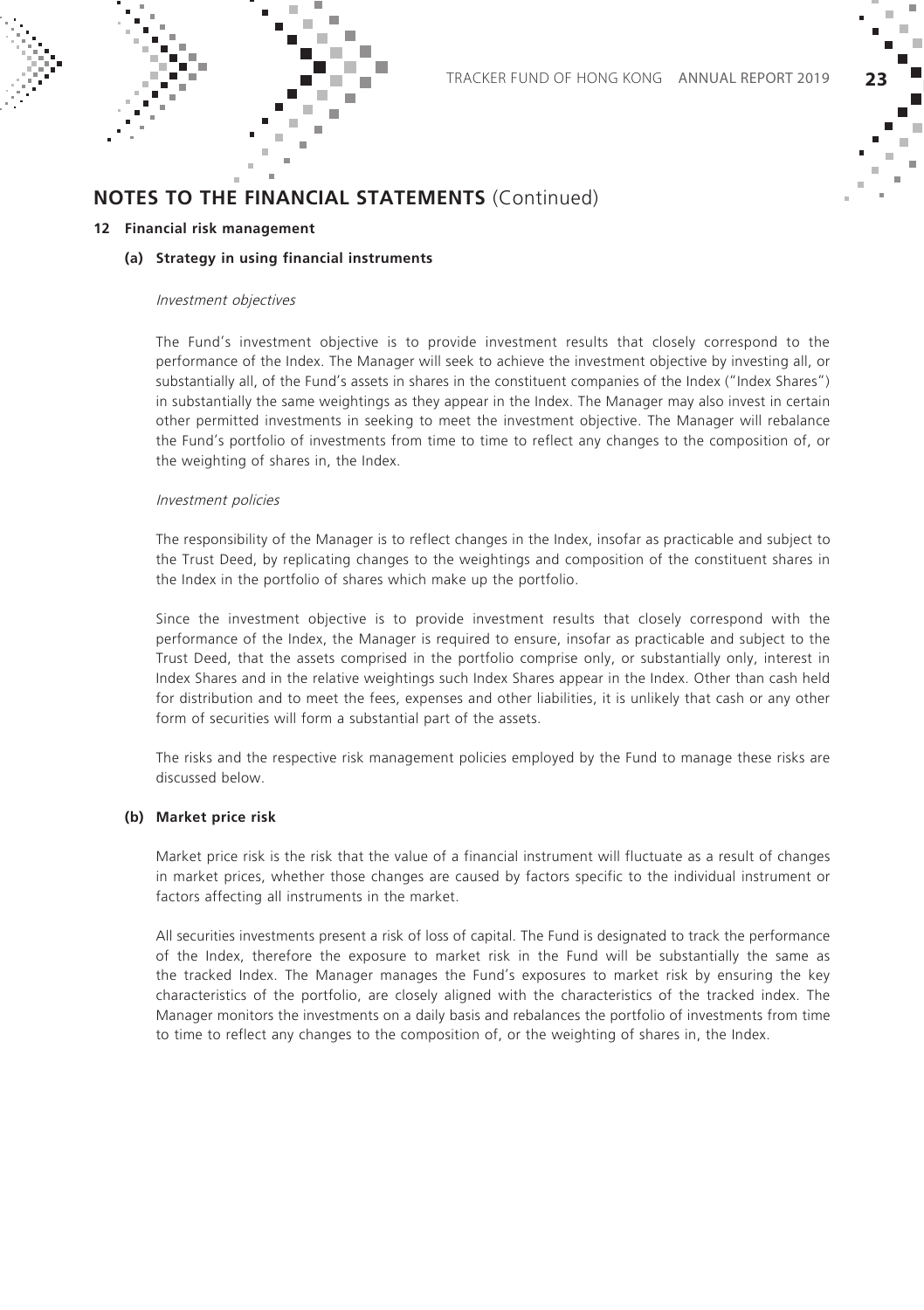#### **12 Financial risk management** (Continued)

#### **(b) Market price risk** (Continued)

As at year end, the overall market exposure of the Fund was as follows:

|                                                     | 2019               |                 | 2018               |                 |
|-----------------------------------------------------|--------------------|-----------------|--------------------|-----------------|
|                                                     | Fair Value<br>HK\$ | % of net assets | Fair Value<br>HK\$ | % of net assets |
| Held for trading:<br>Listed investments<br>Equities |                    |                 |                    |                 |
| - Hong Kong                                         | 89,521,415,060     | 99.83           | 81,964,264,535     | 99.75           |
|                                                     |                    |                 |                    |                 |

Net market exposures

The following table shows the net market exposures of the Fund by industry:

|                         | 2019            | 2018            |
|-------------------------|-----------------|-----------------|
|                         | % of net assets | % of net assets |
| By industry             |                 |                 |
| - Commerce and industry | 35.97           | 35.12           |
| - Financials            | 48.25           | 48.10           |
| - Properties            | 10.97           | 11.12           |
| - Utilities             | 4.64            | 5.41            |
|                         | 99.83           | 99.75           |

All the Fund's equity securities are listed on the Hong Kong Stock Exchange. As the Fund is a Hang Seng Index tracking fund, movements in the Index would cause substantially the same percentage change in the Fund's net asset value.

|                   | 2019                      |               | 2018            |                |
|-------------------|---------------------------|---------------|-----------------|----------------|
|                   | Change in index<br>Impact |               | Change in index | Impact         |
|                   | %                         | HK\$          | %               | HK\$           |
|                   | $+/-$                     | $+/-$         | $+/-$           | $+/-$          |
| Hong Kong         |                           |               |                 |                |
| - Hang Seng Index | 9.07%                     | 8,119,592,346 | 13.61%          | 11,155,336,403 |

The Manager has used their view of what would be a "reasonable shift" in each key market to estimate the change for use in the market sensitivity analysis above. Disclosures above are shown in absolute terms, changes and impacts could be positive or negative. Changes in market index % are revised annually depending on the Manager's current view of market volatility and other relevant factor.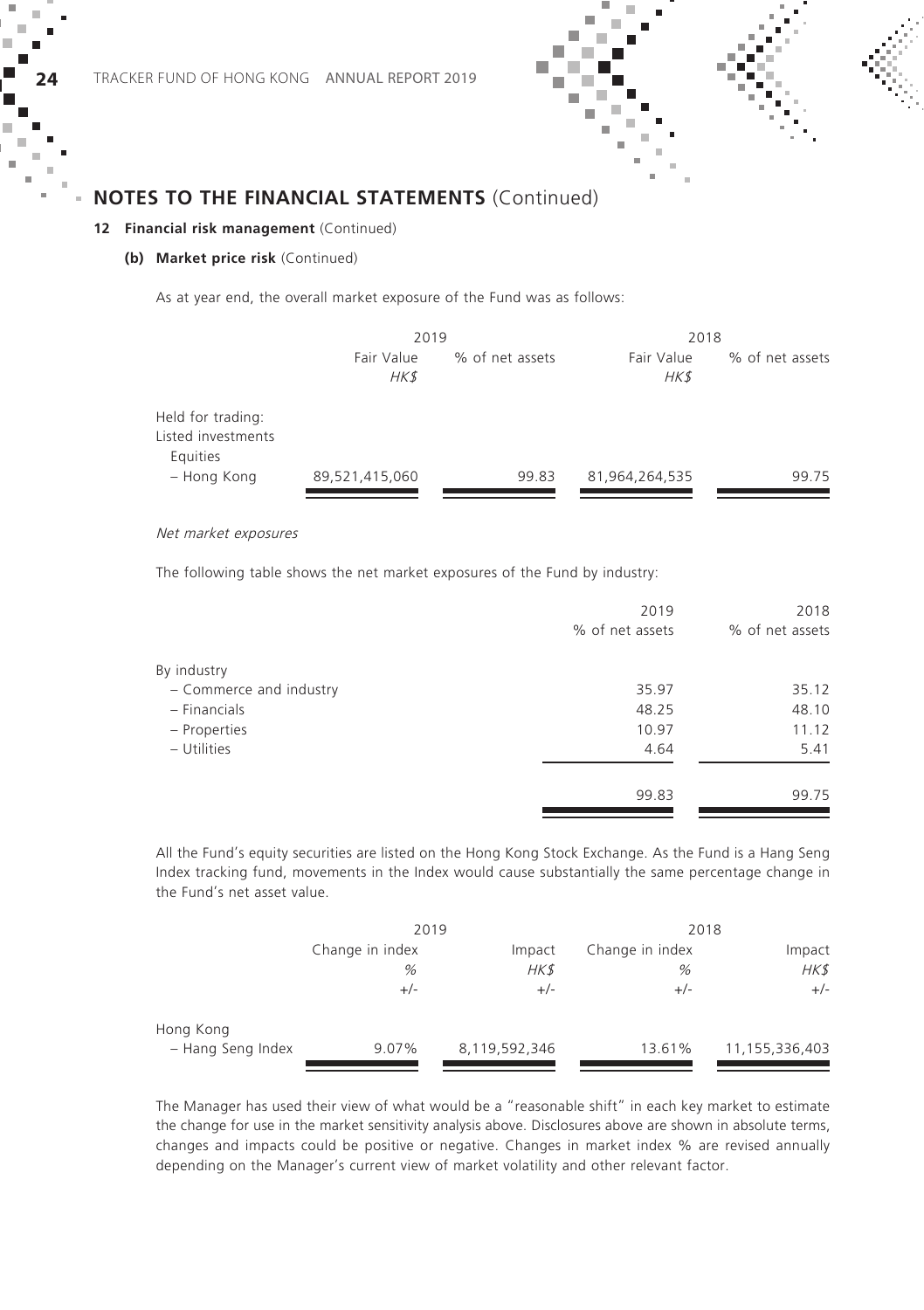×



### **NOTES TO THE FINANCIAL STATEMENTS** (Continued)

#### **12 Financial risk management** (Continued)

#### **(c) Interest rate risk**

The majority of the Fund's financial assets and liabilities are non-interest bearing. As a result, the Fund is not subject to significant amounts of risk due to fluctuations in the prevailing levels of market interest rates.

#### **(d) Credit and counterparty risk**

Credit and counterparty risk is the risk that an issuer or counterparty will be unable or unwilling to pay amounts in full when due.

All transactions in securities are settled/paid for upon delivery using brokers approved by the Manager. The risk of default is considered minimal as delivery of securities sold is only made once the broker has received payment. Payment is made on a purchase once the securities have been received by the broker. The trade will fail if either party fails to meet its obligation.

The Fund's financial assets which are potentially subject to credit risk consist principally of securities and bank balances. The Manager limits the Fund's exposure to credit risk by transacting with well-established broker-dealers and banks with high credit ratings.

The table below summarises the net exposure to the custodian and bank at 31st December 2019 and 2018 together with their credit rating issued by Moody's.

#### **As at 31.12.2019**

|                                                 | HK\$           | Credit rating |
|-------------------------------------------------|----------------|---------------|
| Investments held with Custodian                 |                |               |
| State Street Bank and Trust Company             | 89.521.415.060 | Aa1           |
| Cash at Bank                                    |                |               |
| State Street Bank and Trust Company             | 2,416,281      | Aa1           |
| United Overseas Bank Limited                    | 17.125         | Aa1           |
| Industrial Bank of Korea                        | 123.334.264    | Aa2           |
| The Hongkong and Shanghai Banking               |                |               |
| Corporation Limited                             | 588,456        | Aa2           |
| Australia and New Zealand Banking Group Limited | 41,121,437     | Aa3           |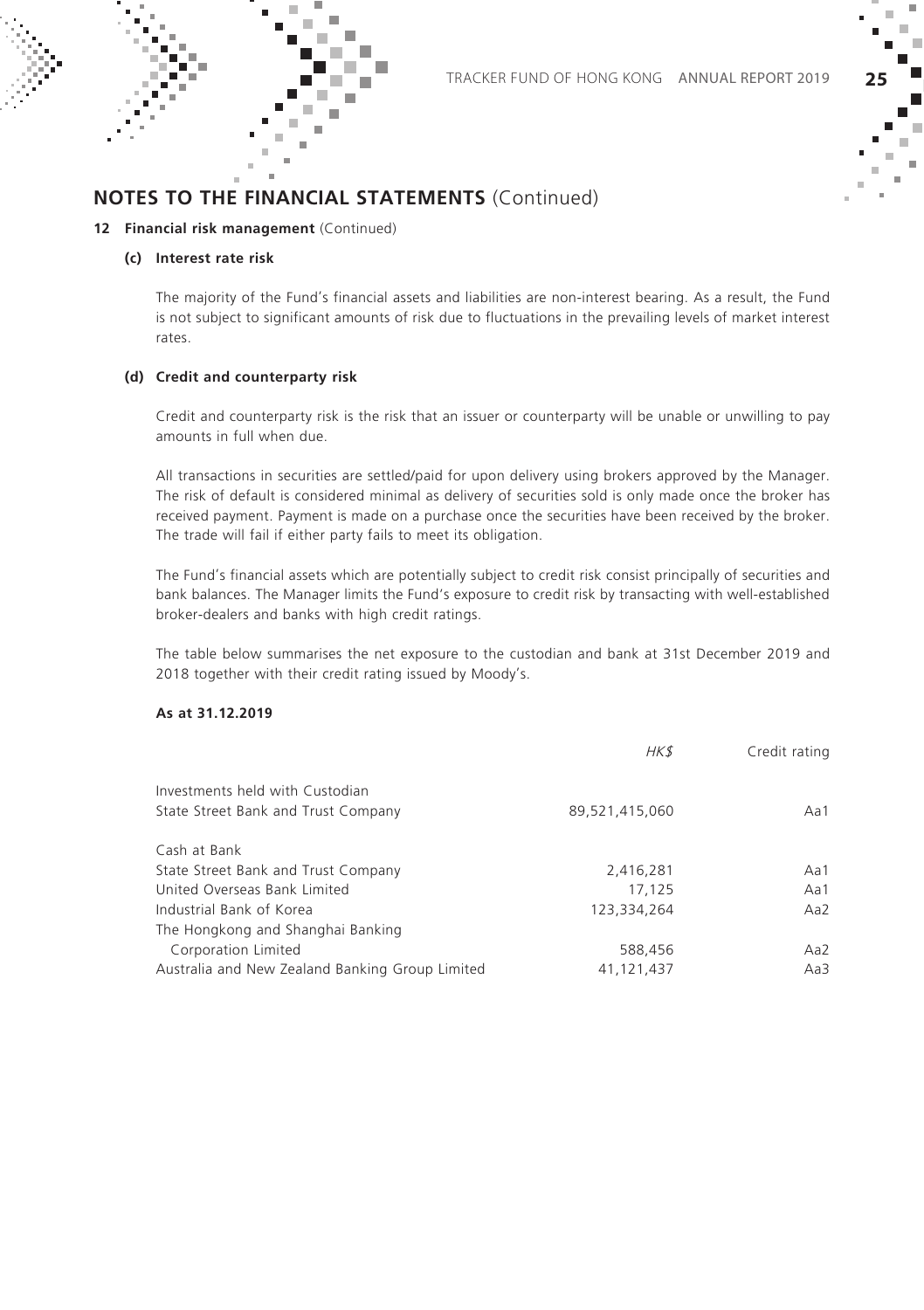#### **12 Financial risk management** (Continued)

#### **(d) Credit and counterparty risk** (Continued)

#### **As at 31.12.2018**

|                                                 | HK\$           | Credit rating |
|-------------------------------------------------|----------------|---------------|
| Investments held with Custodian                 |                |               |
| State Street Bank and Trust Company             | 81.964.264.535 | Aa1           |
| Cash at Bank                                    |                |               |
| State Street Bank and Trust Company             | 7,913,757      | Aa1           |
| United Overseas Bank Limited                    | 168,022,161    | Aa1           |
| Industrial Bank of Korea                        | 2.032          | Aa2           |
| The Hongkong and Shanghai Banking               |                |               |
| Corporation Limited                             | 56,368,192     | Aa2           |
| Australia and New Zealand Banking Group Limited | 15,806         | Aa3           |
|                                                 |                |               |

Accordingly, the Manager considers the Fund has no significant credit risk.

The maximum exposure to credit risk as at 31st December 2019 and 2018 is the carrying amount of the financial assets as shown on the Statement of Net Assets.

The Fund measures credit risk and expected credit losses using probability of default, exposure at default and loss given default. The Manager considers both historical analysis and forward looking information in determining any expected credit loss. At 31st December 2019 and 31st December 2018, all dividend receivables, other receivables and bank balances are held with counterparties with high credit rating and are due to be settled within 1 month. The Manager considers the probability of default to be close to zero as the counterparties have a strong capacity to meet their contractual obligations in the near term. As a result, no loss allowance has been recognised based on 12-month expected credit losses as any such impairment would be wholly insignificant to the Fund.

#### **(e) Currency risk**

Currency risk is the risk that the value of financial instruments will fluctuate due to changes in foreign exchange rates.

The Fund has no significant currency risk as substantially all assets and liabilities are denominated in Hong Kong dollars, the Fund's functional and presentation currency.

× ш

п ×  $\sim$ ×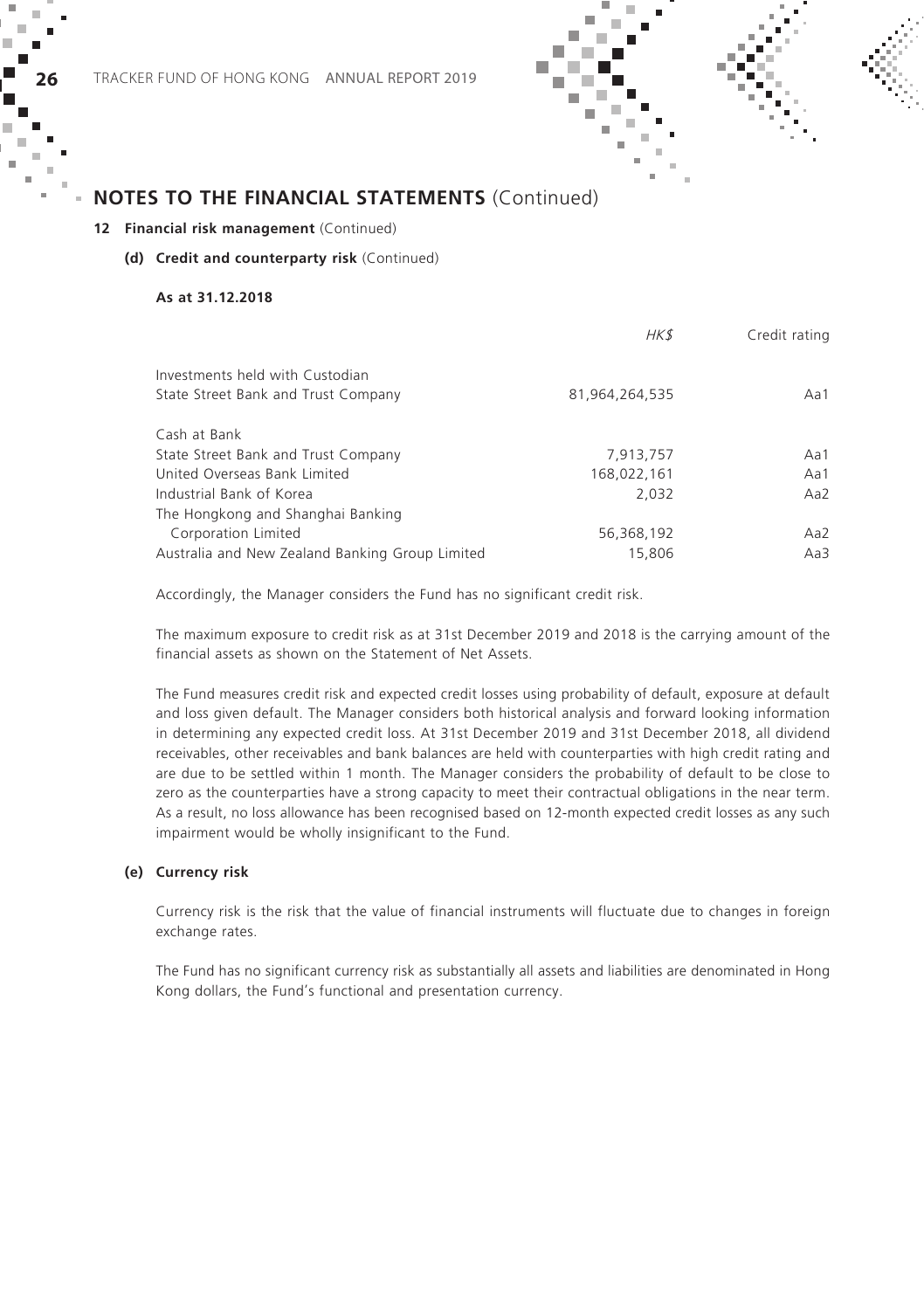×



### **NOTES TO THE FINANCIAL STATEMENTS** (Continued)

#### **12 Financial risk management** (Continued)

#### **(f) Liquidity risk**

Liquidity risk is the risk that an entity will encounter difficulty in settling a liability, including a redemption request.

The Fund invests the majority of its assets in investments that are traded in an active market and can be readily disposed of. The Fund's securities are considered readily realizable, as they are listed on the Hong Kong Stock Exchange. It is the intent of the Manager to monitor the Fund's liquidity position on a daily basis.

The following table gives the contractual undiscounted cash-flow projection of the Fund's financial liabilities. Balances due within 12 months equal their carrying balances, as the impact of discounting is not significant.

#### Maturity analysis

|                                           | Less than 1 month<br>HK\$ | 1-3 months<br>HK\$ | Total<br>HK\$  |
|-------------------------------------------|---------------------------|--------------------|----------------|
| As at 31.12.2019                          |                           |                    |                |
| Management fee payable                    |                           | 7,160,664          | 7,160,664      |
| Trustee fee payable                       |                           | 7,160,664          | 7,160,664      |
| Index license fee payable                 | 3, 161, 724               |                    | 3,161,724      |
| Registrar fee payable                     | 451,828                   |                    | 451,828        |
| Professional fee payable                  |                           | 238,000            | 238,000        |
| Amounts payable on redemption of units    | 271,846                   |                    | 271,846        |
| Other accounts payable and accruals       |                           | 1,299,618          | 1,299,618      |
| Net assets attributable to unitholders of |                           |                    |                |
| redeemable units                          | 89,670,742,240            |                    | 89,670,742,240 |
| <b>Total financial liabilities</b>        | 89,674,627,638            | 15,858,946         | 89.690.486.584 |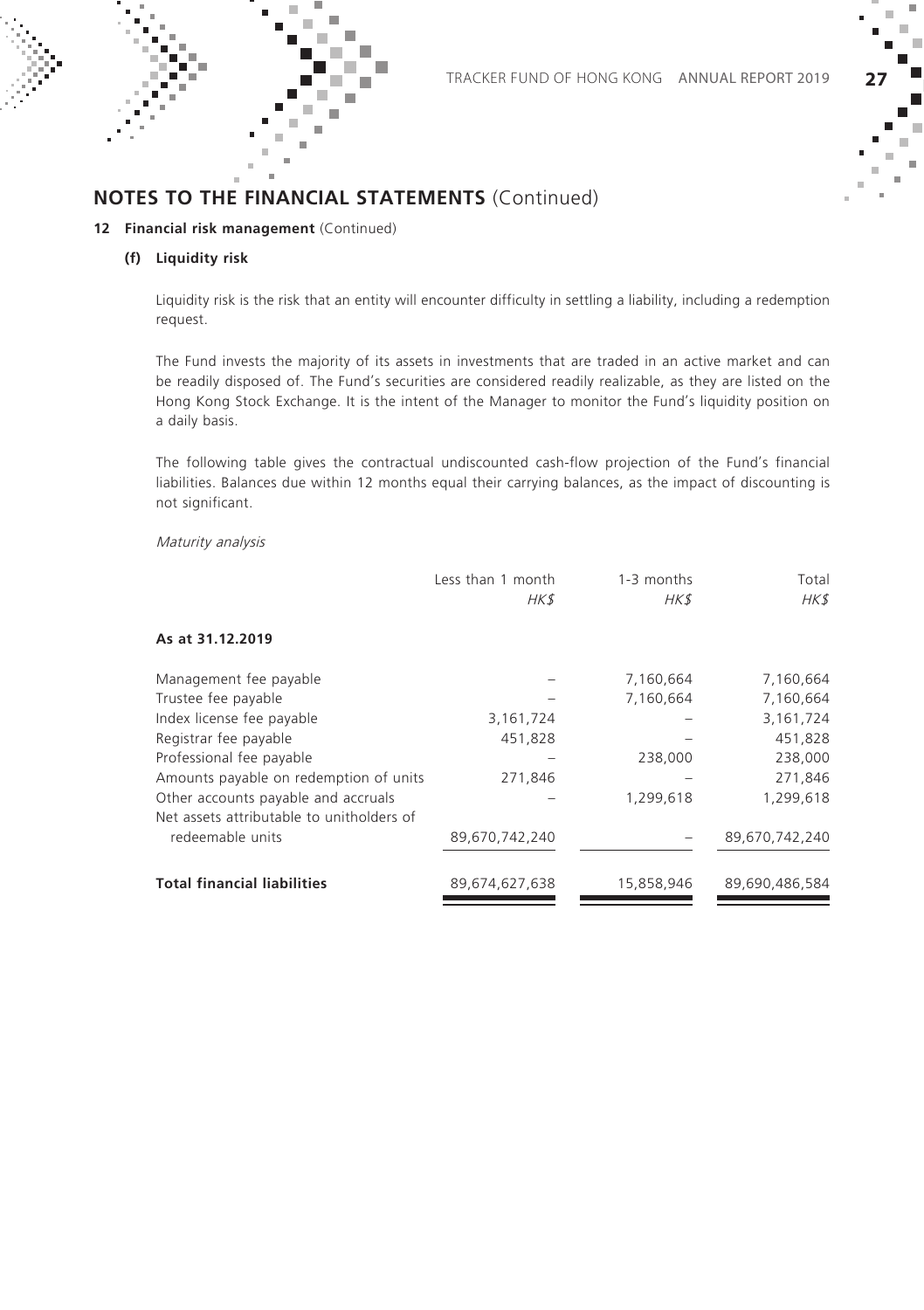#### **12 Financial risk management** (Continued)

#### **(f) Liquidity risk**

Maturity analysis (Continued)

|                                                                                  | Less than 1 month<br>HK\$ | 1-3 months<br>HK\$ | Total<br>HK\$     |
|----------------------------------------------------------------------------------|---------------------------|--------------------|-------------------|
| As at 31.12.2018                                                                 |                           |                    |                   |
| Management fee payable                                                           |                           | 13,773,831         | 13,773,831        |
| Trustee fee payable                                                              |                           | 7,028,525          | 7,028,525         |
| Index license fee payable                                                        | 3,082,441                 |                    | 3,082,441         |
| Registrar fee payable                                                            | 491,436                   |                    | 491,436           |
| Professional fee payable                                                         |                           | 357,000            | 357,000           |
| Other accounts payable and accruals<br>Net assets attributable to unitholders of |                           | 1,627,130          | 1,627,130         |
| redeemable units                                                                 | 82, 171, 591, 531         |                    | 82, 171, 591, 531 |
| <b>Total financial liabilities</b>                                               | 82, 175, 165, 408         | 22,786,486         | 82, 197, 951, 894 |

Refer to note 2(j), units are redeemed on demand at the unitholder's option. However, the Manager do not envisage that the contractual maturity disclosed in the table above will be representative of the actual cash outflows, as unitholders typically retain the units for the medium to long term.

The Manager manages the liquidity risk of the Fund by investing in securities that it expects to be able to liquidate within 7 days or less. The following table illustrates the expected liquidity of assets held at 31st December:

|                  | Less than 7 days<br>HK\$ | 7 days to<br>less than 1 month<br>HK\$ | Total<br>HK\$  |
|------------------|--------------------------|----------------------------------------|----------------|
| As at 31.12.2019 | 89,688,892,623           |                                        | 89,688,892,623 |
|                  | Less than 7 days<br>HK\$ | 7 days to<br>less than 1 month<br>HK\$ | Total<br>HK\$  |
| As at 31.12.2018 | 70,172,205,732           | 12,024,380,751                         | 82,196,586,483 |

×

п × ÷ ×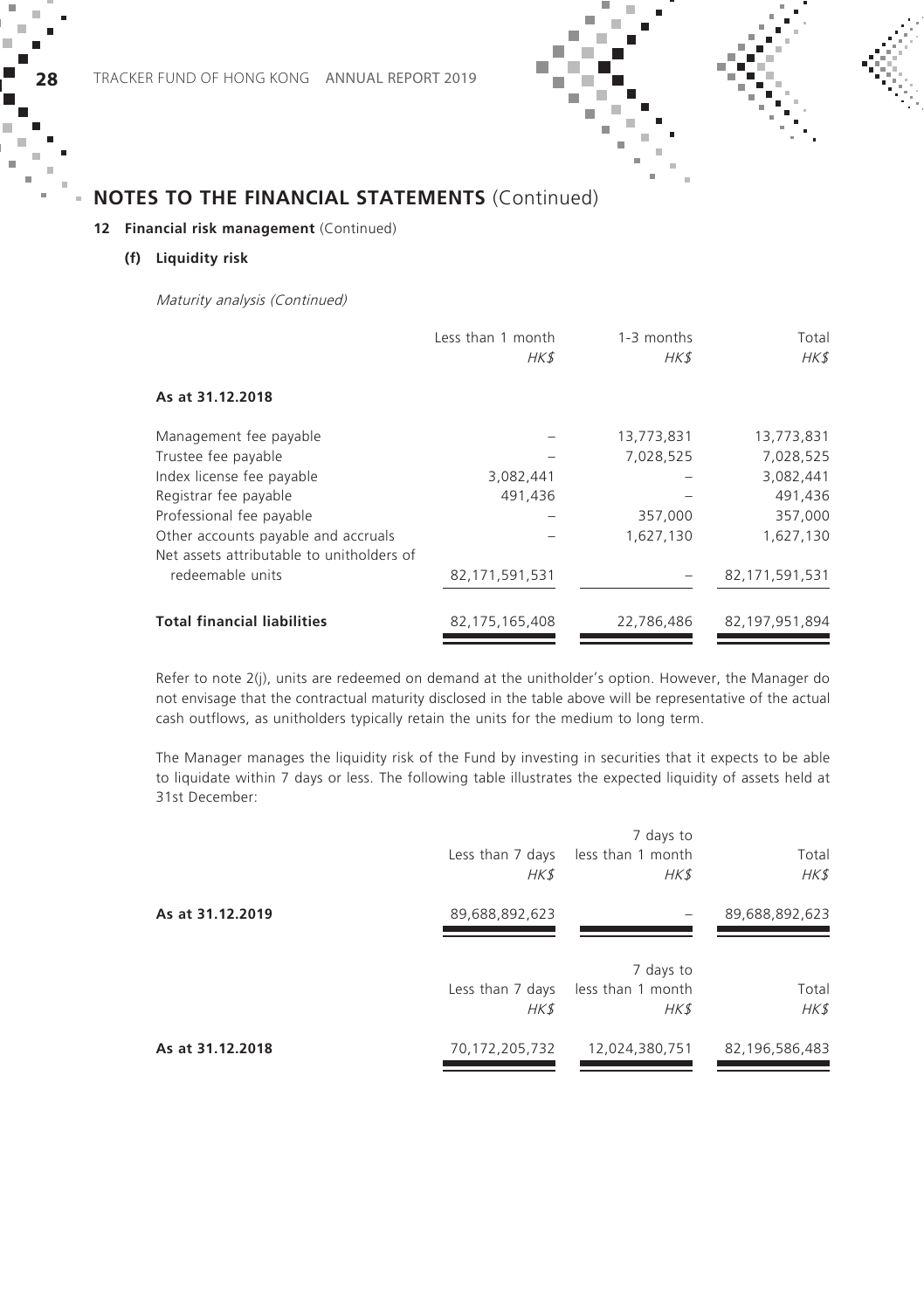× f.



### **NOTES TO THE FINANCIAL STATEMENTS** (Continued)

#### **12 Financial risk management** (Continued)

#### **(g) Capital risk management**

The Fund's objective is to provide investment results that closely correspond to the performance of the Hang Seng Index. The Manager may:

- Redeem and issue new units in accordance with the constitutive documents of the Fund, which include the ability to amend the Creation Unit and Redemption Unit size upon the approval of the Trustee and Supervisory Committee;
- Exercise discretion when determining the amount of distributions of the Fund to unitholders of redeemable units; and
- Suspend the creation and redemption of units under certain circumstances stipulated in the prospectus.

Units are issued through an in-kind creation of an Index Basket with the remaining balances in cash and are not through a cash creation only. Units are redeemed in-kind with the remaining balances in cash and are not redeemable for cash only.

#### **(h) Fair value estimation**

The fair value of financial assets and liabilities traded in active markets (such as publicly traded derivatives and trading securities) are based on quoted market prices at the close of trading on the year end date.

A financial instrument is regarded as quoted in an active market if quoted prices are readily and regularly available from an exchange, dealer, broker, industry group, pricing service, or regulatory agency, and those prices represent actual and regularly occurring market transactions on an arm's length basis.

The carrying value less impairment provision of other receivables and payables are assumed to approximate their fair values. The fair value of financial liabilities for disclosure purposes is estimated by discounting the future contractual cash flows at the current market interest rate that is available to the Fund for similar financial instruments.

HKFRS 13 requires the Fund to classify fair value measurements using a fair value hierarchy that reflects the significance of the inputs used in making the measurements. The fair value hierarchy has the following levels:

- Quoted prices (unadjusted) in active markets for identical assets or liabilities that the Fund can access at the measurement date (level 1).
- Inputs other than quoted prices included within level 1 that are observable for the asset or liability, either directly (that is, as prices) or indirectly (that is, derived from prices) (level 2).
- Inputs for the asset or liability that are not based on observable market data (that is, unobservable inputs) (level 3).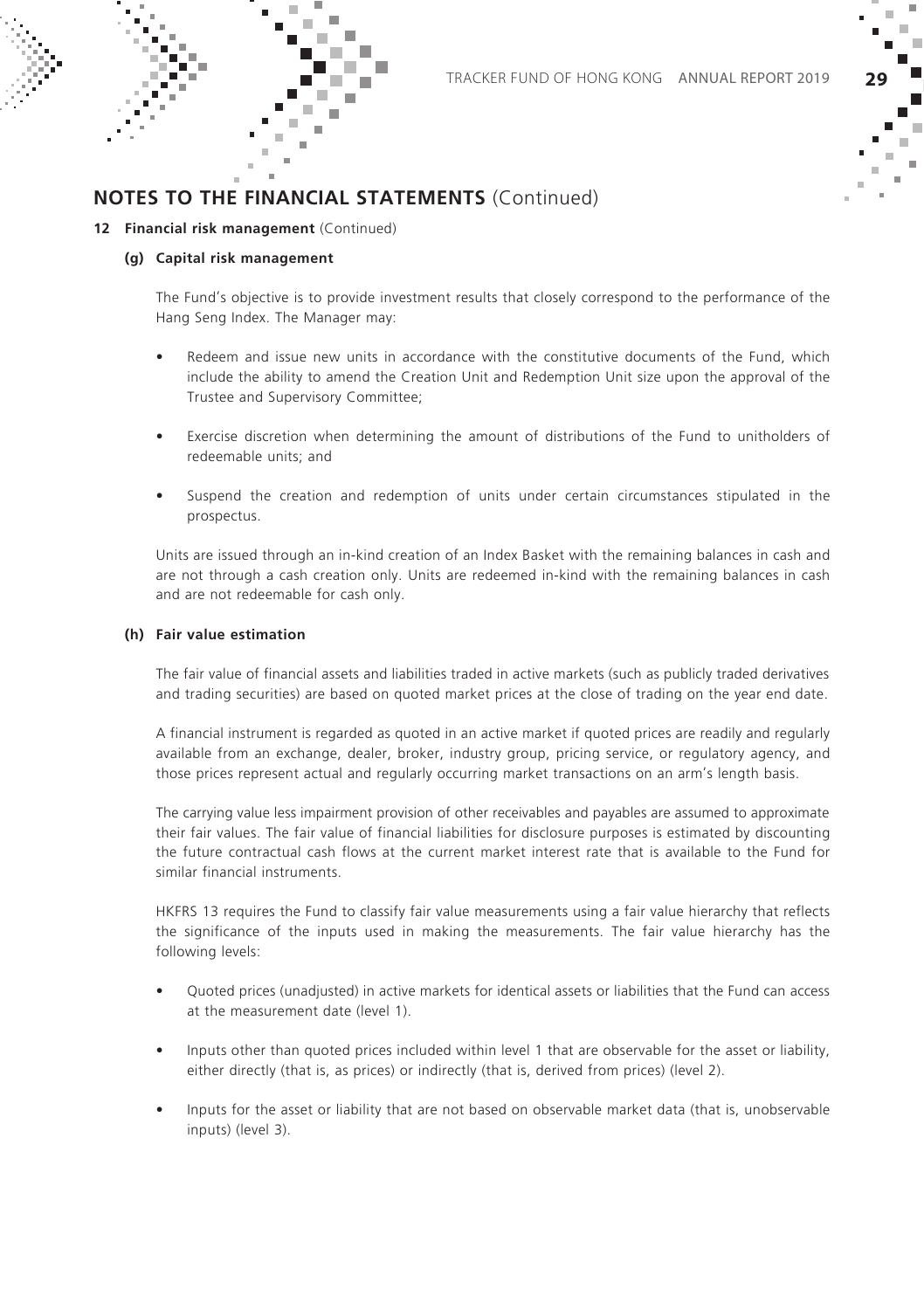

#### **12 Financial risk management** (Continued)

#### **(h) Fair value estimation** (Continued)

The level in the fair value hierarchy within which the fair value measurement is categorized in its entirety is determined on the basis of the lowest level input that is significant to the fair value measurement in its entirety. For this purpose, the significance of an input is assessed against the fair value measurement in its entirety. If a fair value measurement uses observable inputs that require significant adjustment based on unobservable inputs, that measurement is a level 3 measurement. Assessing the significance of a particular input to the fair value measurement in its entirety requires judgment, considering factors specific to the asset or liability.

The determination of what constitutes "observable" requires significant judgment by the Fund. The Fund considers observable data to be that market data that is readily available, regularly distributed or updated, reliable and verifiable, not proprietary, and provided by independent sources that are actively involved in the relevant market.

The following table analyses within the fair value hierarchy the Fund's investments (by class) measured at fair value at 31st December 2019 and 2018.

All fair value measurements disclosed are recurring fair value measurements.

| Level 1 | Level 2 | Level 3 | Total |
|---------|---------|---------|-------|
| HK\$    | HK\$    | HK\$    | HK\$  |

#### **As at 31.12.2019**

| <b>Assets</b><br>Financial assets at fair<br>value through profit<br>or loss: |                |         |          |                |
|-------------------------------------------------------------------------------|----------------|---------|----------|----------------|
| - Equity securities                                                           | 89,521,415,060 |         |          | 89,521,415,060 |
|                                                                               |                |         |          |                |
|                                                                               | Level 1        | Level 2 | Level 3  | Total          |
|                                                                               | HK\$           | HK\$    | $H K$ \$ | HK\$           |
| As at 31.12.2018                                                              |                |         |          |                |
| <b>Assets</b>                                                                 |                |         |          |                |
| Financial assets at fair<br>value through profit<br>or loss:                  |                |         |          |                |
| - Equity securities                                                           | 81,964,264,535 |         |          | 81,964,264,535 |

×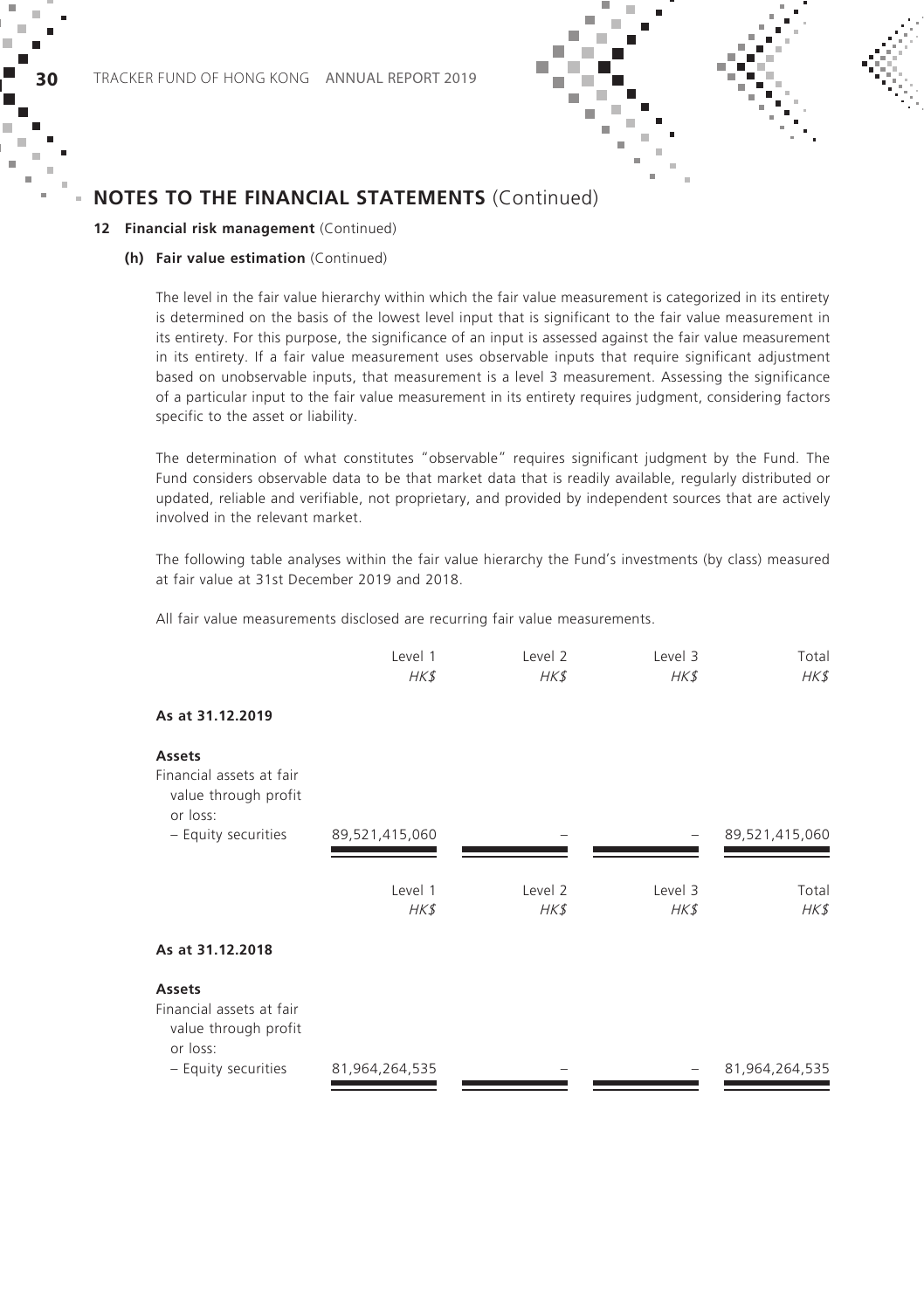

#### **12 Financial risk management** (Continued)

#### **(h) Fair value estimation** (Continued)

Investments whose values are based on quoted market prices in active markets, and therefore classified within level 1, include active listed equities. The Fund does not adjust the quoted price for these instruments.

Financial instruments that trade in markets that are not considered to be active but are valued based on quoted market prices, dealer quotations or alternative pricing sources supported by observable inputs are classified within level 2. As of 31st December 2019 and 2018, the Fund did not hold any investments classified in level 2.

Investments classified within level 3 have significant unobservable inputs, as they trade infrequently. As of 31st December 2019 and 2018, the Fund did not hold any investments classified in level 3.

For the years ended 31st December 2019 and 2018, there were no transfers of financial instruments between levels.

The assets and liabilities included in the Statement of Net Assets except investments are carried at amortized cost; their carrying values are a reasonable approximation of fair value.

#### **13 Distributions**

|                                           | 2019<br>HK\$  | 2018<br>HK\$  |
|-------------------------------------------|---------------|---------------|
|                                           |               |               |
| Interim distribution                      |               |               |
| - HK\$0.16 on 3,230,992,500 units paid on |               |               |
| 30th May 2018                             |               | 516,958,800   |
| - HK\$0.15 on 3,092,992,500 units paid on |               |               |
| 31st May 2019                             | 463,948,875   |               |
| Final distribution                        |               |               |
| - HK\$0.79 on 3,178,992,500 units paid on |               |               |
| 30th November 2018                        |               | 2,511,404,075 |
| - HK\$0.78 on 3,077,992,500 units paid on |               |               |
| 29th November 2019                        | 2,400,834,150 |               |
| Total distributions                       | 2,864,783,025 | 3,028,362,875 |
|                                           |               |               |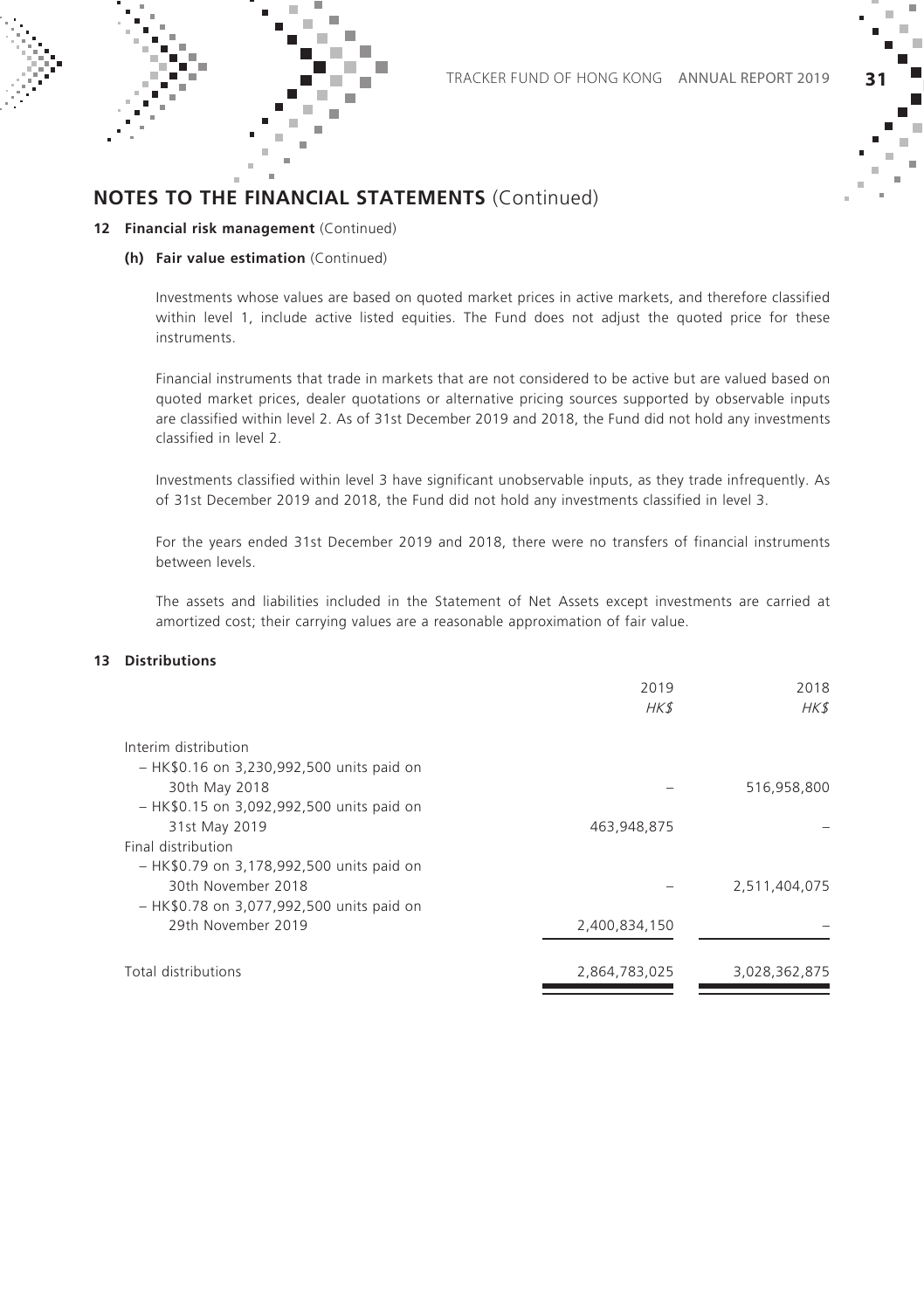#### **14 Segment information**

The Manager makes the strategic resource allocations on behalf of the Fund. The Fund has determined the operating segments based on the reports reviewed by the Manager, which are used to make strategic decisions.

The Manager is responsible for the Fund's entire portfolio and considers the business to have a single operating segment. The objective of the Fund is to track the performance of its index and invests in substantially all the index constituents with security weight and industry weight that are closely aligned with the characteristics of the tracked index.

The Fund trades in the constituent shares of the Hang Seng Index with the objective to provide investment results that closely correspond to the performance of the Index.

The internal reporting provided to the Manager for the Fund's assets, liabilities and performance is prepared on a consistent basis with the measurement and recognition principles of HKFRS.

There were no changes in the reportable segment during the years ended 31st December 2019 and 2018.

The Fund is domiciled in Hong Kong. All of the Fund's income is generated in Hong Kong. Majority of such income is from investments in entities listed in Hong Kong.

The Fund has no assets classified as non-current assets. The Fund has portfolios that closely correspond to the security weight and industry weight of the relevant tracked index. Please refer to note 11 for investment holdings account for more than 10% of the Fund's net assets.

The Fund also has a diversified unitholder population. However, as at 31st December 2019 and 2018, there was one nominee company that held more than 10% of the Fund's net assets. The nominee company's holdings were 88.89% as at 31st December 2019 and 88.73% as at 31st December 2018.

#### **15 Approval of financial statements**

The financial statements were approved by the Manager on 23 April 2020.

× ÷

I. ×  $\sim$  $\mathbf{u}$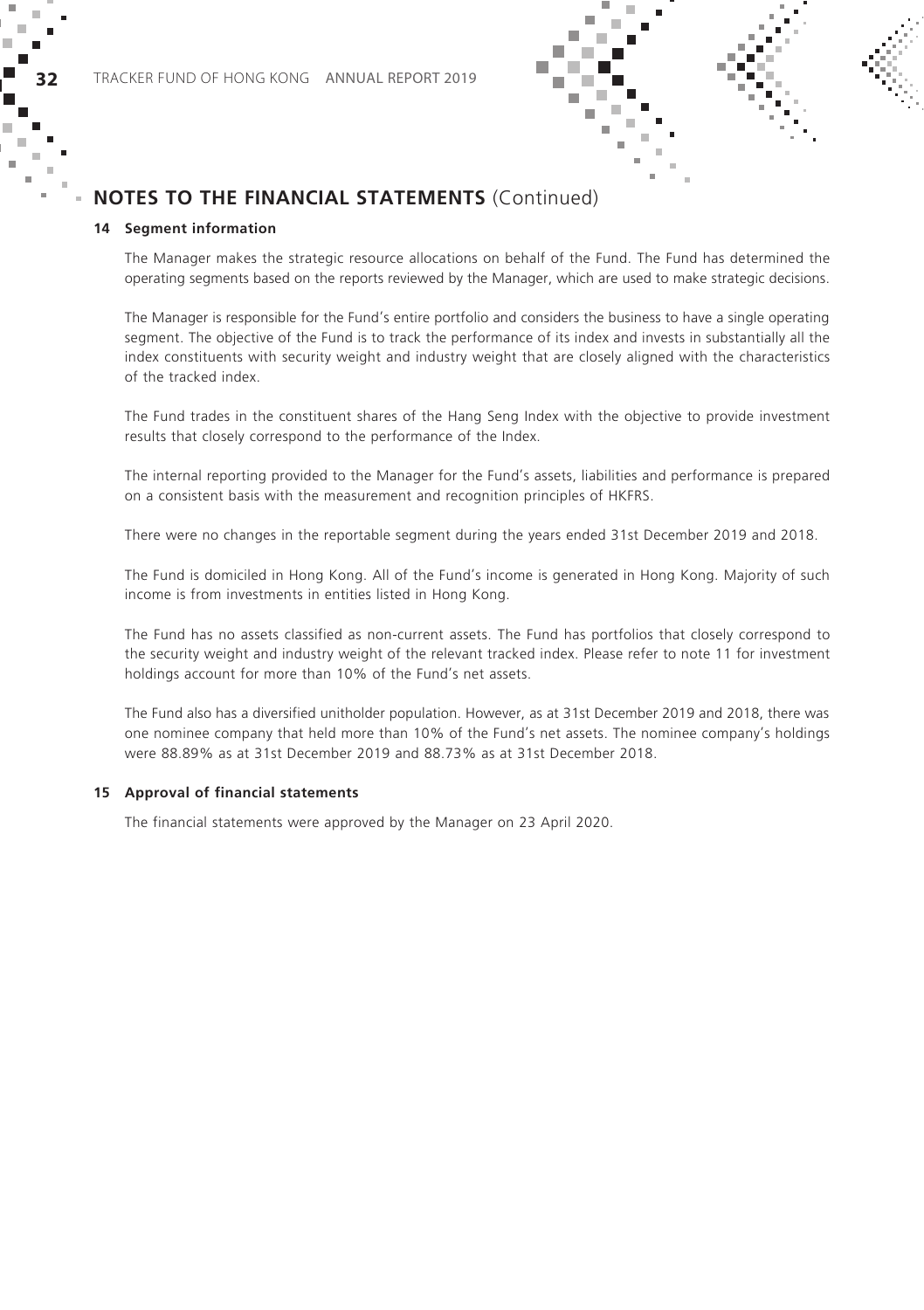

### **INVESTMENT PORTFOLIO (UNAUDITED)**

AS AT 31ST DECEMBER 2019

Holdings

Fair value net assets HK\$

% of

**Hong Kong**

**Listed investments (99.83%)** 

**Equities (99.83%)**

### **Commence and Industry (35.97%)**

| AAC Technologies Holdings Ltd.             | 6,355,885   | 432,200,180   | 0.48  |
|--------------------------------------------|-------------|---------------|-------|
| China Mengniu Dairy Co. Ltd.               | 26,459,292  | 833,467,698   | 0.93  |
| China Mobile Ltd.                          | 58,979,170  | 3,863,135,635 | 4.31  |
| China Petroleum & Chemical Corporation     | 232,408,260 | 1,089,994,739 | 1.22  |
| China Shenhua Energy Co. Ltd.              | 32,703,602  | 532,414,641   | 0.59  |
| China Unicom (Hong Kong) Ltd.              | 58,887,293  | 432,232,731   | 0.48  |
| CITIC Ltd.                                 | 69,754,322  | 726,840,035   | 0.81  |
| CK Hutchison Holdings Ltd.                 | 25,907,429  | 1,924,921,975 | 2.15  |
| CNOOC Ltd.                                 | 171,410,833 | 2,221,484,396 | 2.48  |
| CSPC Pharmaceutical Group Ltd.             | 45,007,597  | 836,241,152   | 0.93  |
| Galaxy Entertainment Group Ltd.            | 20,778,285  | 1,192,673,559 | 1.33  |
| Geely Automobile Holdings Ltd.             | 52,446,272  | 799,281,185   | 0.89  |
| Hengan International Group Co. Ltd.        | 6,869,374   | 381,250,257   | 0.42  |
| MTR Corporation Ltd.                       | 14,786,134  | 680,901,471   | 0.76  |
| PetroChina Co. Ltd.                        | 203,029,631 | 793,845,857   | 0.88  |
| Sands China Ltd.                           | 27,291,290  | 1,136,682,228 | 1.27  |
| Shenzhou International Group Holdings Ltd. | 7,929,646   | 903,186,679   | 1.01  |
| Sino Biopharmaceutical Ltd.                | 66,625,618  | 726,219,236   | 0.81  |
| Sunny Optical Tech Co. Ltd.                | 6,860,700   | 925,508,430   | 1.03  |
| Swire Pacific Ltd.                         | 4,790,972   | 346,866,373   | 0.39  |
| Techtronic Industries Co. Ltd.             | 14,060,558  | 893,548,461   | 1.00  |
| Tencent Holdings Ltd.                      | 25,316,938  | 9,509,041,913 | 10.60 |
| Want Want China Holding Ltd.               | 53,901,021  | 392,399,433   | 0.44  |
| WH Group Co. Ltd.                          | 84,747,472  | 682,217,150   | 0.76  |
|                                            |             |               |       |

32,256,555,414 35.97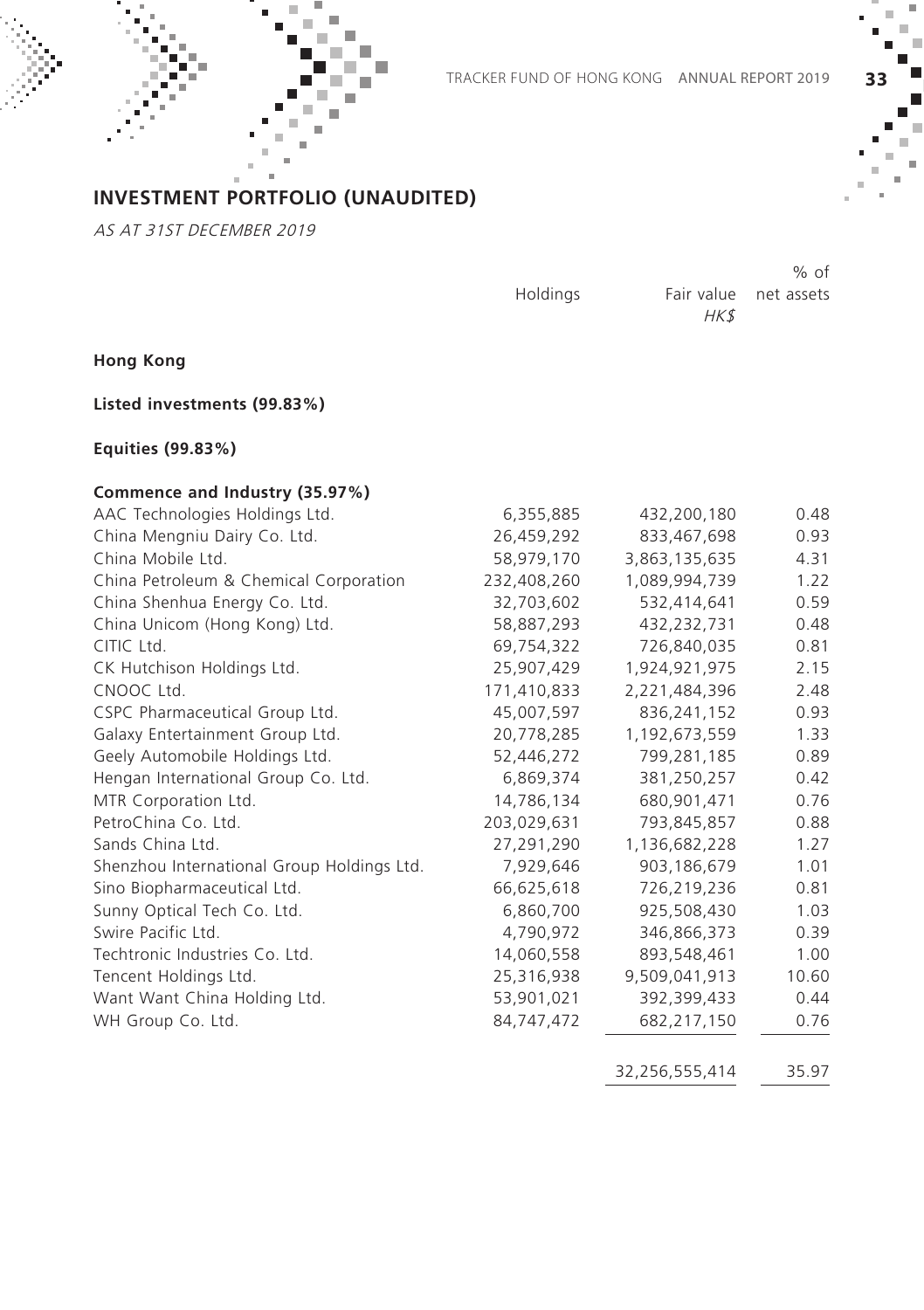## **INVESTMENT PORTFOLIO (UNAUDITED)** (Continued)

AS AT 31ST DECEMBER 2019

×

×

|                                                      |               |                    | % ot       |
|------------------------------------------------------|---------------|--------------------|------------|
|                                                      | Holdings      | Fair value<br>HK\$ | net assets |
| Finance (48.25%)                                     |               |                    |            |
| AIA Group Ltd.                                       | 106,054,760   | 8,675,279,368      | 9.68       |
| Bank of China Ltd.                                   | 762,593,458   | 2,539,436,215      | 2.83       |
| Bank of Communications Co Ltd.                       | 84,228,224    | 466,624,361        | 0.52       |
| BOC Hong Kong (Holdings) Ltd.                        | 35,608,800    | 963,218,040        | 1.07       |
| China Construction Bank Corporation                  | 1,038,993,698 | 6,992,427,588      | 7.80       |
| China Life Insurance Co. Ltd.                        | 71,398,869    | 1,545,785,514      | 1.72       |
| Hang Seng Bank Ltd.                                  | 7,358,897     | 1,184,782,417      | 1.32       |
| Hong Kong Exchanges and Clearing Ltd.                | 11,502,854    | 2,910,222,062      | 3.25       |
| <b>HSBC Holdings Plc</b>                             | 144,588,770   | 8,798,226,654      | 9.81       |
| Industrial and Commercial Bank of China Ltd.         | 708,390,785   | 4,250,344,710      | 4.74       |
| Ping An Insurance (Group) Co. of China Ltd.          | 53,638,141    | 4,940,072,786      | 5.51       |
|                                                      |               | 43,266,419,715     | 48.25      |
| Properties (10.97%)                                  |               |                    |            |
| China Overseas Land & Investment Ltd.                | 36,899,454    | 1,119,898,429      | 1.25       |
| China Resources Land Ltd.                            | 26,677,641    | 1,035,092,471      | 1.15       |
| CK Asset Holdings Ltd.                               | 24,878,522    | 1,399,416,862      | 1.56       |
| Country Garden Holdings Co. Ltd.                     | 72,912,361    | 909,946,265        | 1.01       |
| Hang Lung Properties Ltd.                            | 19,476,168    | 333,042,473        | 0.37       |
| Henderson Land Development Co. Ltd.                  | 13,976,420    | 534,598,065        | 0.60       |
| Link Real Estate Investment Trust                    | 20,120,846    | 1,659,969,795      | 1.85       |
| New World Development Co. Ltd.                       | 58,993,819    | 630,053,987        | 0.70       |
| Sino Land Co. Ltd.                                   | 29,769,716    | 336,993,185        | 0.38       |
| Sun Hung Kai Properties Ltd.                         | 11,120,424    | 1,326,666,583      | 1.48       |
| Wharf Real Estate Investment Co. Ltd                 | 11,687,167    | 555,724,791        | 0.62       |
|                                                      |               | 9,841,402,906      | 10.97      |
|                                                      |               |                    |            |
| Utilities (4.64%)<br>CK Infrastructure Holdings Ltd. | 7,646,072     | 423,974,692        | 0.47       |
| CLP Holdings Ltd.                                    | 18,181,823    | 1,489,091,304      | 1.66       |
| Hong Kong and China Gas Co. Ltd.                     | 97,440,312    | 1,483,041,549      | 1.66       |
| Power Assets Holdings Ltd.                           | 13,349,640    | 760,929,480        | 0.85       |
|                                                      |               | 4,157,037,025      | 4.64       |
| <b>Total Listed Equities</b>                         |               | 89,521,415,060     | 99.83      |
| Total investments, at cost                           |               | 87,186,796,378     |            |
|                                                      |               |                    |            |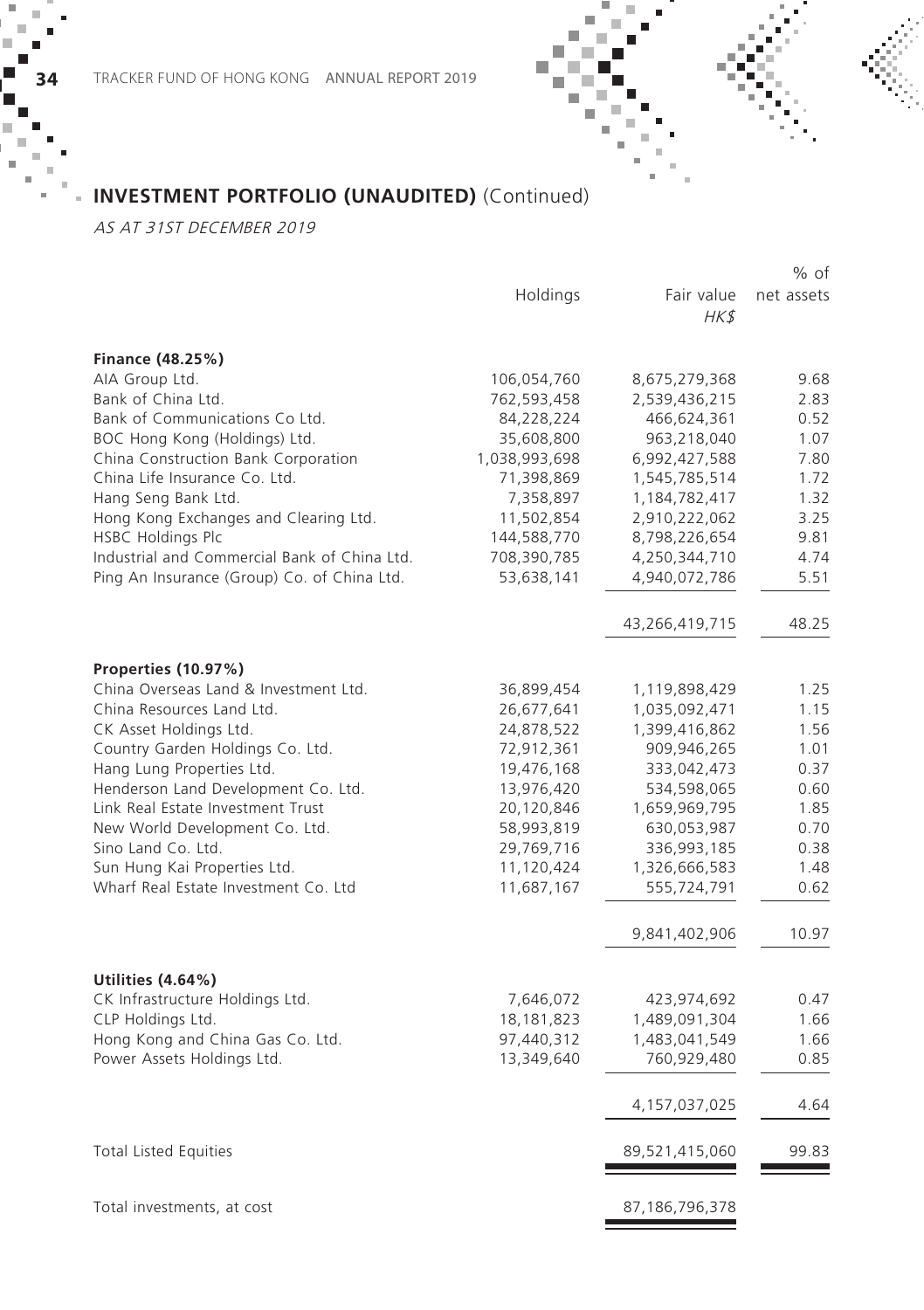### **STATEMENT OF MOVEMENTS IN INVESTMENT PORTFOLIO (UNAUDITED)**

FOR THE YEAR ENDED 31ST DECEMBER 2019

|                                                                  | (UNAUDITED)<br>Holdings |                  |                 |               |
|------------------------------------------------------------------|-------------------------|------------------|-----------------|---------------|
|                                                                  | 31.12.2018              | <b>Additions</b> | Disposals       | 31.12.2019    |
| <b>Hong Kong</b><br><b>Listed investments</b><br><b>Equities</b> |                         |                  |                 |               |
| <b>Commerce and Industry</b>                                     |                         |                  |                 |               |
| AAC Technologies Holdings Ltd.                                   | 7,073,483               | 5,422,102        | (6, 139, 700)   | 6,355,885     |
| China Mengniu Dairy Co. Ltd.                                     | 26,522,853              | 45,917,279       | (45,980,840)    | 26,459,292    |
| China Mobile Ltd.                                                | 59,379,252              | 46,923,902       | (47, 323, 984)  | 58,979,170    |
| China Petroleum & Chemical Corporation                           | 246, 145, 451           | 193,813,285      | (207, 550, 476) | 232,408,260   |
| China Shenhua Energy Co. Ltd.                                    | 32,788,397              | 25,891,345       | (25, 976, 140)  | 32,703,602    |
| China Unicom (Hong Kong) Ltd.                                    | 59,176,631              | 46,621,430       | (46, 910, 768)  | 58,887,293    |
| CITIC Ltd.                                                       | 56,130,571              | 58,180,854       | (44, 557, 103)  | 69,754,322    |
| CK Hutchison Holdings Ltd.                                       | 26,052,156              | 20,639,205       | (20, 783, 932)  | 25,907,429    |
| CNOOC Ltd.                                                       | 172,296,964             | 136,521,306      | (137, 407, 437) | 171,410,833   |
| CSPC Pharmaceutical Group Ltd.                                   | 45,435,113              | 35,643,351       | (36,070,867)    | 45,007,597    |
| Galaxy Entertainment Group Ltd.                                  | 22,914,365              | 17,104,124       | (19, 240, 204)  | 20,778,285    |
| Geely Automobile Holdings Ltd.                                   | 51,967,701              | 42,163,929       | (41,685,358)    | 52,446,272    |
| Hengan International Group Co. Ltd.                              | 6,982,499               | 5,423,606        | (5, 536, 731)   | 6,869,374     |
| MTR Corporation Ltd.                                             | 17,772,418              | 13,376,944       | (16, 363, 228)  | 14,786,134    |
| PetroChina Co. Ltd.                                              | 203,555,680             | 160,738,436      | (161, 264, 485) | 203,029,631   |
| Sands China Ltd.                                                 | 23,386,174              | 22,911,677       | (19,006,561)    | 27,291,290    |
| Shenzhou International Group Holdings Ltd.                       | 7,262,499               | 6,428,100        | (5,760,953)     | 7,929,646     |
| Sino Biopharmaceutical Ltd.                                      | 67,170,000              | 52,635,135       | (53, 179, 517)  | 66,625,618    |
| Sunny Optical Tech Co. Ltd.                                      | 6,879,365               | 5,432,084        | (5,450,749)     | 6,860,700     |
| Swire Pacific Ltd.                                               | 4,803,240               | 3,793,311        | (3,805,579)     | 4,790,972     |
| Techtronic Industries Co. Ltd.                                   |                         | 21,248,625       | (7, 188, 067)   | 14,060,558    |
| Tencent Holdings Ltd.                                            | 26,341,862              | 20,875,053       | (21, 899, 977)  | 25,316,938    |
| Want Want China Holding Ltd.                                     | 54,103,925              | 42,657,487       | (42,860,391)    | 53,901,021    |
| WH Group Co. Ltd.                                                | 84,950,171              | 67,122,068       | (67, 324, 767)  | 84,747,472    |
| Finance                                                          |                         |                  |                 |               |
| AIA Group Ltd.                                                   | 116,701,777             | 89,164,584       | (99, 811, 601)  | 106,054,760   |
| Bank of China Ltd.                                               | 766,884,520             | 607,160,438      | (611, 451, 500) | 762,593,458   |
| Bank of Communications Co Ltd.                                   | 84,445,945              | 66,683,684       | (66, 901, 405)  | 84,228,224    |
| BOC Hong Kong (Holdings) Ltd.                                    | 35,700,959              | 28,191,124       | (28, 283, 283)  | 35,608,800    |
| China Construction Bank Corporation                              | 1,045,530,877           | 826,232,852      | (832, 770, 031) | 1,038,993,698 |
| China Life Insurance Co. Ltd.                                    | 71,789,626              | 56,931,505       | (57, 322, 262)  | 71,398,869    |
| Hang Seng Bank Ltd.                                              | 7,377,977               | 5,825,758        | (5,844,838)     | 7,358,897     |
| Hong Kong Exchanges and Clearing Ltd.                            | 11,490,621              | 9,283,811        | (9, 271, 578)   | 11,502,854    |
| <b>HSBC Holdings Plc</b>                                         | 127,028,918             | 134,324,338      | (116, 764, 486) | 144,588,770   |
| Industrial and Commercial Bank of China Ltd.                     | 712,110,595             | 563,611,159      | (567, 330, 969) | 708,390,785   |
| Ping An Insurance (Group) Co. of China Ltd.                      | 53,915,632              | 42,662,511       | (42,940,002)    | 53,638,141    |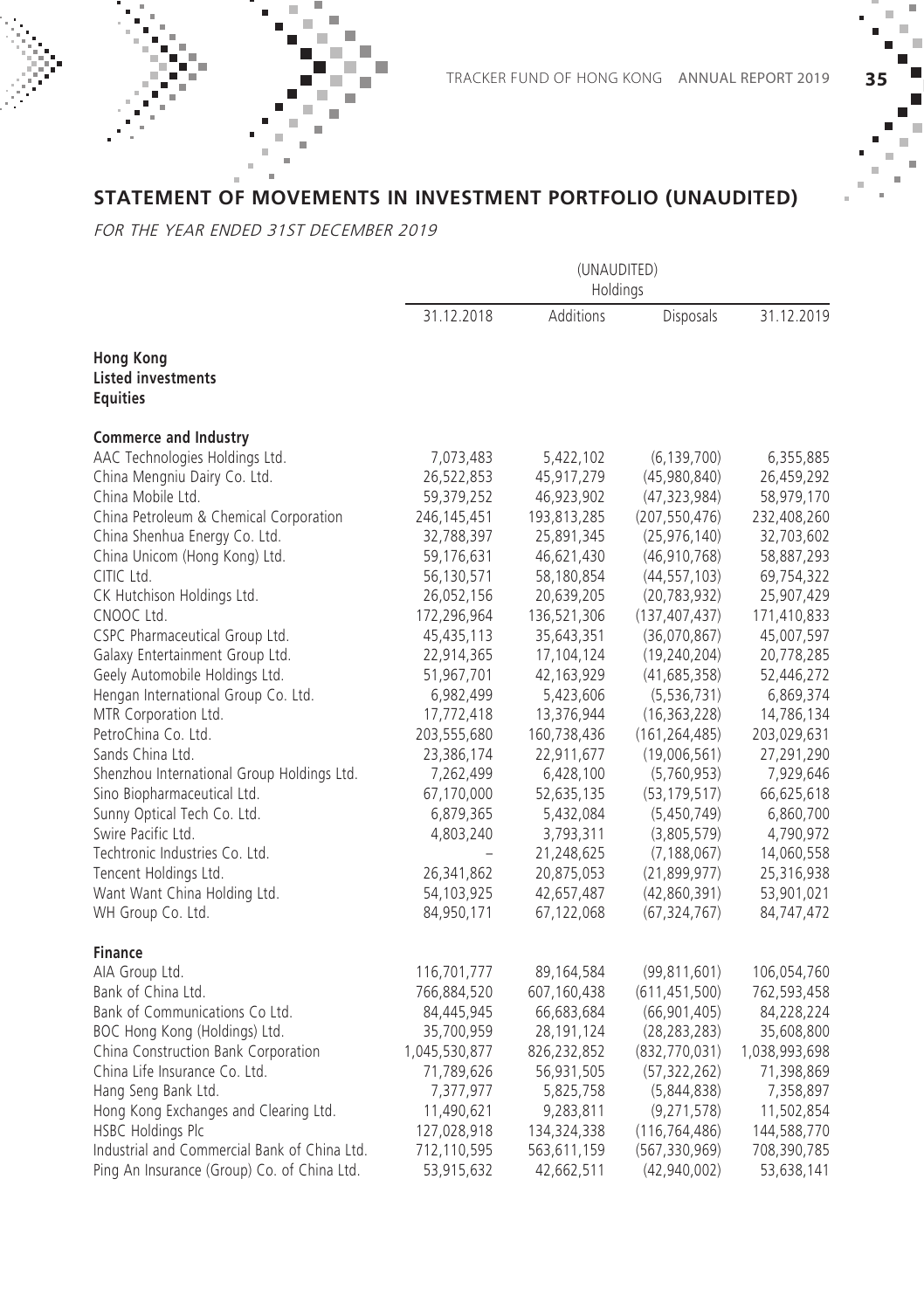### **STATEMENT OF MOVEMENTS IN INVESTMENT PORTFOLIO (UNAUDITED)**  (Continued)

#### FOR THE YEAR ENDED 31ST DECEMBER 2019

|                                         | (UNAUDITED)<br>Holdings |            |                  |            |
|-----------------------------------------|-------------------------|------------|------------------|------------|
|                                         | 31.12.2018              | Additions  | <b>Disposals</b> | 31.12.2019 |
| <b>Properties</b>                       |                         |            |                  |            |
| China Overseas Land & Investment Ltd.   | 36,996,438              | 29,212,740 | (29, 309, 724)   | 36,899,454 |
| China Resources Land Ltd.               | 26,747,682              | 21,121,307 | (21, 191, 348)   | 26,677,641 |
| CK Asset Holdings Ltd.                  | 24,970,306              | 19,696,396 | (19, 788, 180)   | 24,878,522 |
| Country Garden Holdings Co. Ltd.        | 73,410,545              | 59,441,852 | (59,940,036)     | 72,912,361 |
| Hang Lung Properties Ltd.               | 19.526.812              | 15.241.486 | (15.292.130)     | 19,476,168 |
| Henderson Land Development Co. Ltd.     | 12,738,214              | 11,707,356 | (10, 469, 150)   | 13,976,420 |
| New World Development Co. Ltd.          | 59,128,772              | 46,764,467 | (46,899,420)     | 58,993,819 |
| Sino Land Co. Ltd.                      | 28,659,964              | 23,837,148 | (22, 727, 396)   | 29,769,716 |
| Sun Hung Kai Properties Ltd.            | 11,224,225              | 8,869,665  | (8,973,466)      | 11,120,424 |
| Link Real Estate Investment Trust       | 20,445,174              | 16,111,302 | (16, 435, 630)   | 20,120,846 |
| Wharf Real Estate Investment Co. Ltd    | 11,716,715              | 9,253,117  | (9, 282, 665)    | 11,687,167 |
| <b>Utilities</b>                        |                         |            |                  |            |
| China Resources Power Holdings Co. Ltd. | 18,563,810              | 4,390,330  | (22, 954, 140)   |            |
| CK Infrastructure Holdings Ltd.         | 6,393,221               | 6,602,742  | (5,349,891)      | 7,646,072  |
| CLP Holdings Ltd.                       | 18,280,502              | 14,492,153 | (14, 590, 832)   | 18,181,823 |
| Hong Kong and China Gas Co. Ltd.        | 89,065,359              | 82,157,841 | (73, 782, 888)   | 97,440,312 |
| Power Assets Holdings Ltd.              | 13,383,635              | 10,568,821 | (10,602,816)     | 13,349,640 |

 $\blacksquare$ × ш

п × ×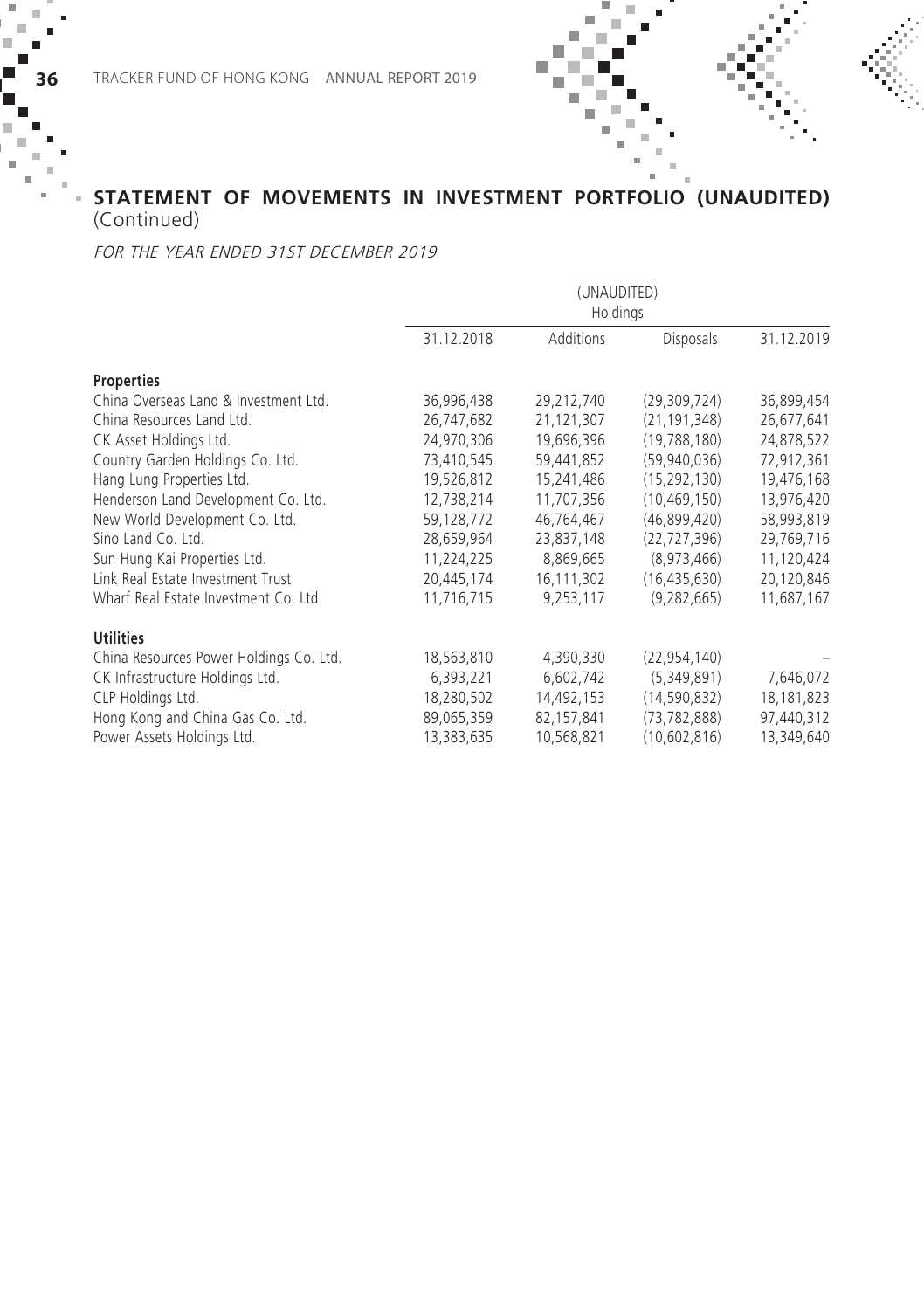

#### **Net asset values**

|                                | Net asset<br>HK\$ | Net asset<br>value per unit value of the Fund<br>HK\$ |
|--------------------------------|-------------------|-------------------------------------------------------|
| At end of financial year dated |                   |                                                       |
| 31.12.2017                     | 30.13             | 99,223,794,799                                        |
| 31.12.2018                     | 26.04             | 82,171,591,531                                        |
| 31.12.2019                     | 28.39             | 89,670,742,240                                        |
|                                |                   |                                                       |

#### **Highest and lowest net asset value per unit for the past 10 years**

|                        | Highest net asset<br>value per unit<br>HK\$ | Lowest net asset<br>value per unit<br>HK\$ |
|------------------------|---------------------------------------------|--------------------------------------------|
| Financial period ended |                                             |                                            |
| 31.12.2010             | 25.08                                       | 19.28                                      |
| 31.12.2011             | 24.62                                       | 16.83                                      |
| 31.12.2012             | 22.86                                       | 18.50                                      |
| 31.12.2013             | 24.23                                       | 20.34                                      |
| 31.12.2014             | 26.11                                       | 21.44                                      |
| 31.12.2015             | 28.83                                       | 21.24                                      |
| 31.12.2016             | 24.80                                       | 18.50                                      |
| 31.12.2017             | 30.21                                       | 22.30                                      |
| 31.12.2018             | 33.38                                       | 25.13                                      |
| 31.12.2019             | 30.48                                       | 25.25                                      |

#### **Fund Performance**

During the year ended 31st December 2019, the Hang Seng Index increased by 9.07% (2018: decreased by 13.61%), while the net asset value per unit of the Fund increased by 9.02% (2018: decreased by 13.59%).

#### **Ongoing charge**

Financial year ended  $31.12.2019$  0.10%  $*$ 

The ongoing charges figure is calculated by adding the applicable charges and payments deducted from the assets of Tracker Fund of Hong Kong ("TraHK") and then dividing by TraHK's average net asset value for the financial year.